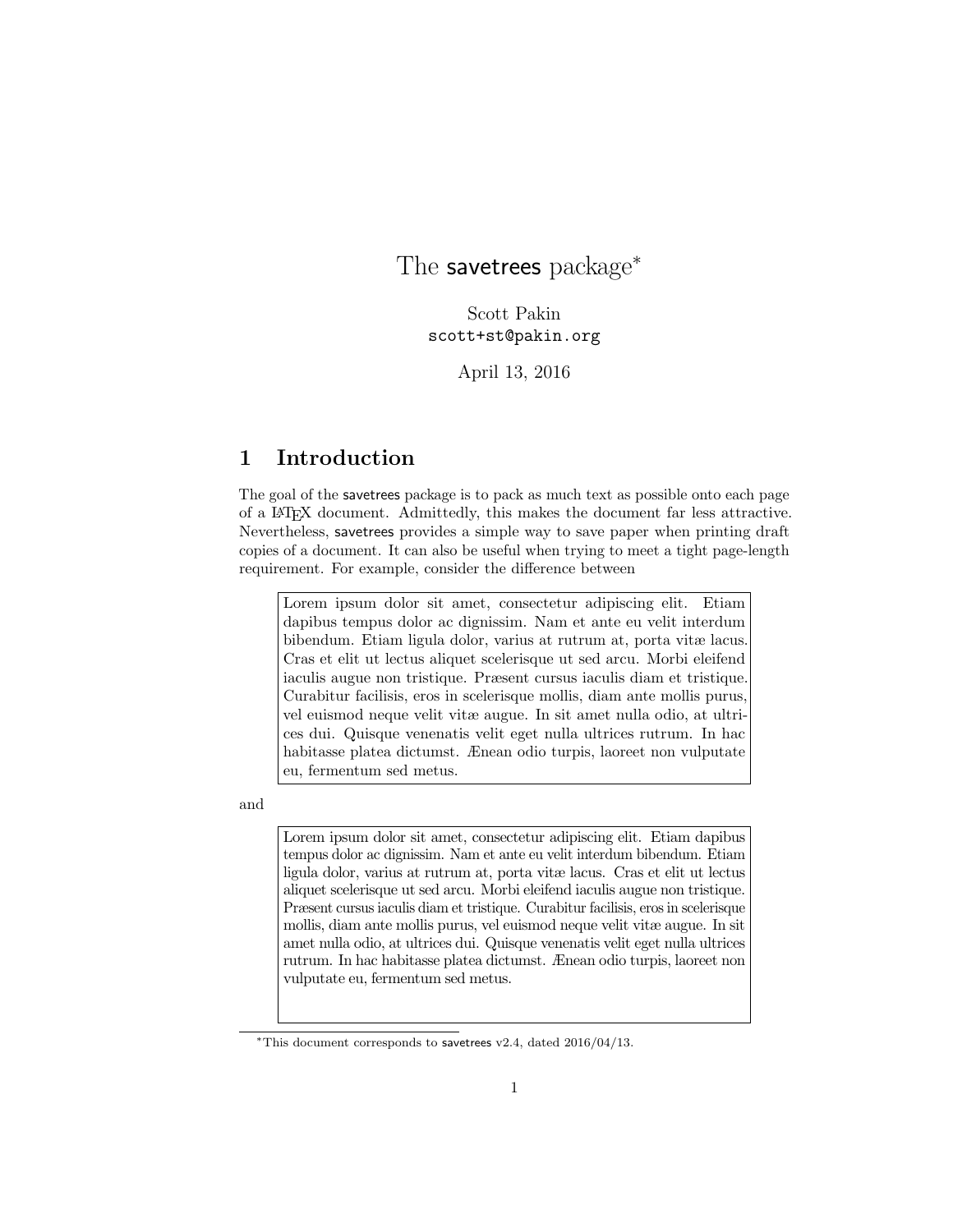The former (default) layout looks nicer, but the latter consumes approximately 10% less space.

The easiest way to use savetrees is simply to place one of the following in your document's preable:

- \usepackage[subtle]{savetrees}
- \usepackage[moderate]{savetrees}
- \usepackage[extreme]{savetrees}

The first option, subtle, preserves all document layout and merely encourages LATEX to try harder to pack text onto the page while introducing white space only when absolutely necessary. The second option, moderate, additionally reduces paragraph indentation, typesets lists and mathematical displays without indentation or surrounding vertical space, reduces interline spacing, and makes the font slightly narrower, if supported. The third option, extreme, which is in fact the default if no package options are specified, turns on all of the space-saving techniques in savetrees's repertoire, including using smaller title and section fonts, typesetting the bibliography with a smaller font and no inter-item spacing, and substantially reducing the page margins. For a demonstration of these package options, see the accompanying [st-sample2e.pdf](#page-0-0) file, which presents Lamport's "An Example Document" typeset both normally and with each of savetrees's subtle, moderate, and extreme options.

The following section describes those and the rest of savetrees's space-saving capabilities in more detail.

### 2 Usage

[Table 1](#page-2-0) to [Table 3](#page-3-0) on pages [3–](#page-2-0)[4](#page-3-0) describe savetrees's main package options and summarize their implementation. Some package options merely load a package or redefine some variables. Others redefine entire environments to consume less space. A few resort to some underhanded T<sub>EX</sub> trickery to squeeze as much text as possible onto the page. See the annotated source code listing in [Section 4](#page-6-0) for the definitive description of the mechanics underlying the savetrees package.

Each of the options that appears in [Table 1](#page-2-0) through [Table 3](#page-3-0) can be set to either tight or normal. tight, the default, enables the space-saving technique while normal disables it. For example, specifying \usepackage[title=normal]{savetrees} instructs savetrees not to modify the font size and spacing used to typeset the document's title. The all option can be used to set all of savetrees's options en masse to either tight or normal. For example, if only a few space-saving techniques should be enabled, it may be more convenient to specify all=normal followed by a small list of options set to tight than to specify normal typesetting for a large set of options. The arguments passed to \usepackage are processed left-to-right.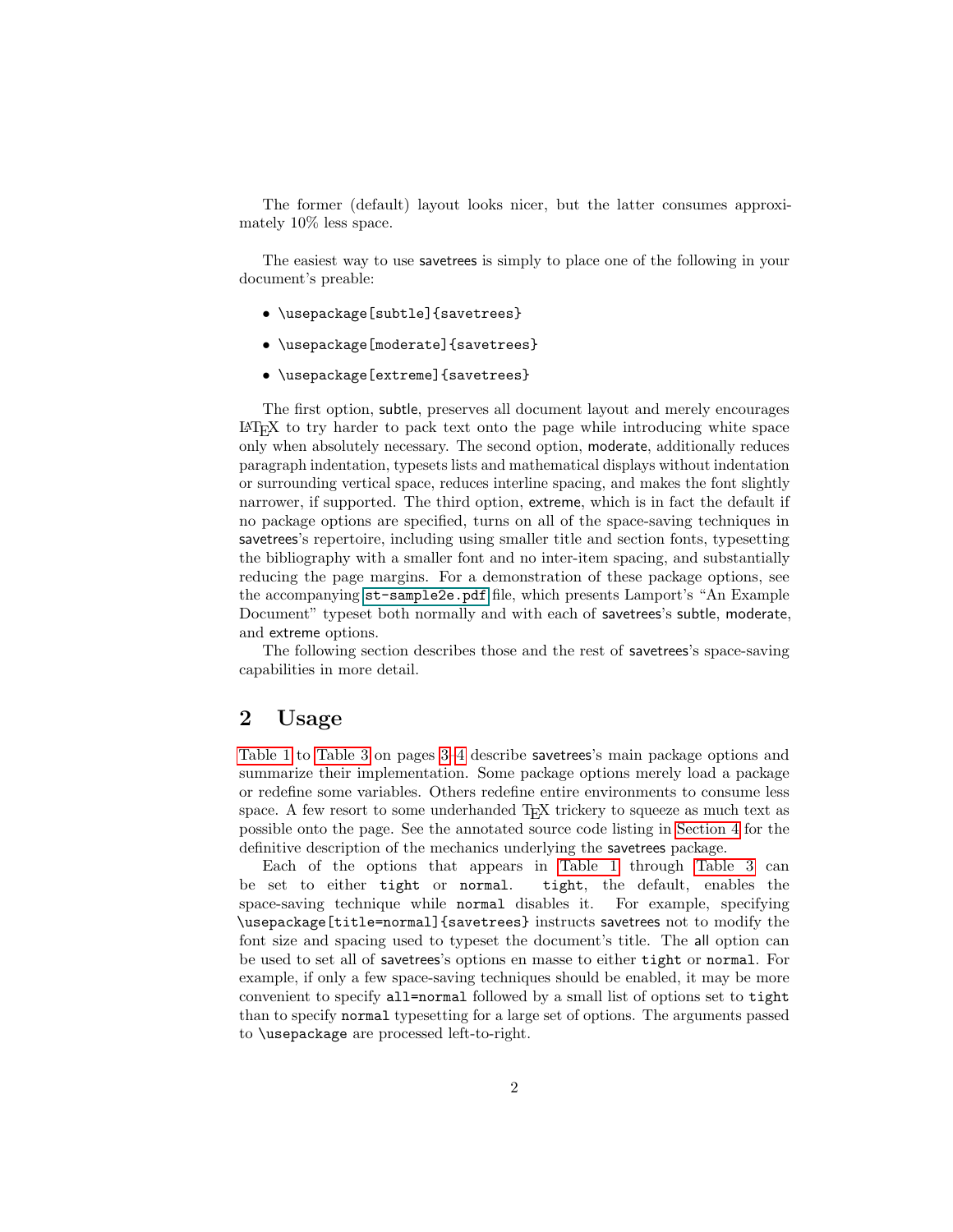| Option           | Space-saving technique                                                                                   | Implementation                                            |
|------------------|----------------------------------------------------------------------------------------------------------|-----------------------------------------------------------|
| <b>bibbreaks</b> | Allow page breaks within bibliographic entries.                                                          | Redefine Biblatex's \bibsetup<br>hook.                    |
| paragraphs       | Discourage T <sub>F</sub> X from allowing the last line of a<br>paragraph to contain only a single word. | Reassign \looseness.                                      |
| floats           | Relax float placement (more floats per page,<br>increased ability to share pages with text, etc.).       | Reassign $\text{LTr} X 2_{\epsilon}$ float<br>variables.  |
| mathspacing      | Reduce the amount of space within<br>mathematical expressions.                                           | Reassign \thinmuskip,<br>\medmuskip, and<br>\thickmuskip. |
| wordspacing      | Reduce the amount of space between words.                                                                | Reassign \fontdimen2.                                     |
| tracking         | Reduce the amount of space between<br>characters.                                                        | Pass options to the microtype<br>package.                 |

<span id="page-2-0"></span>Table 1: savetrees package options for enabling/disabling space-saving techniques (subtle)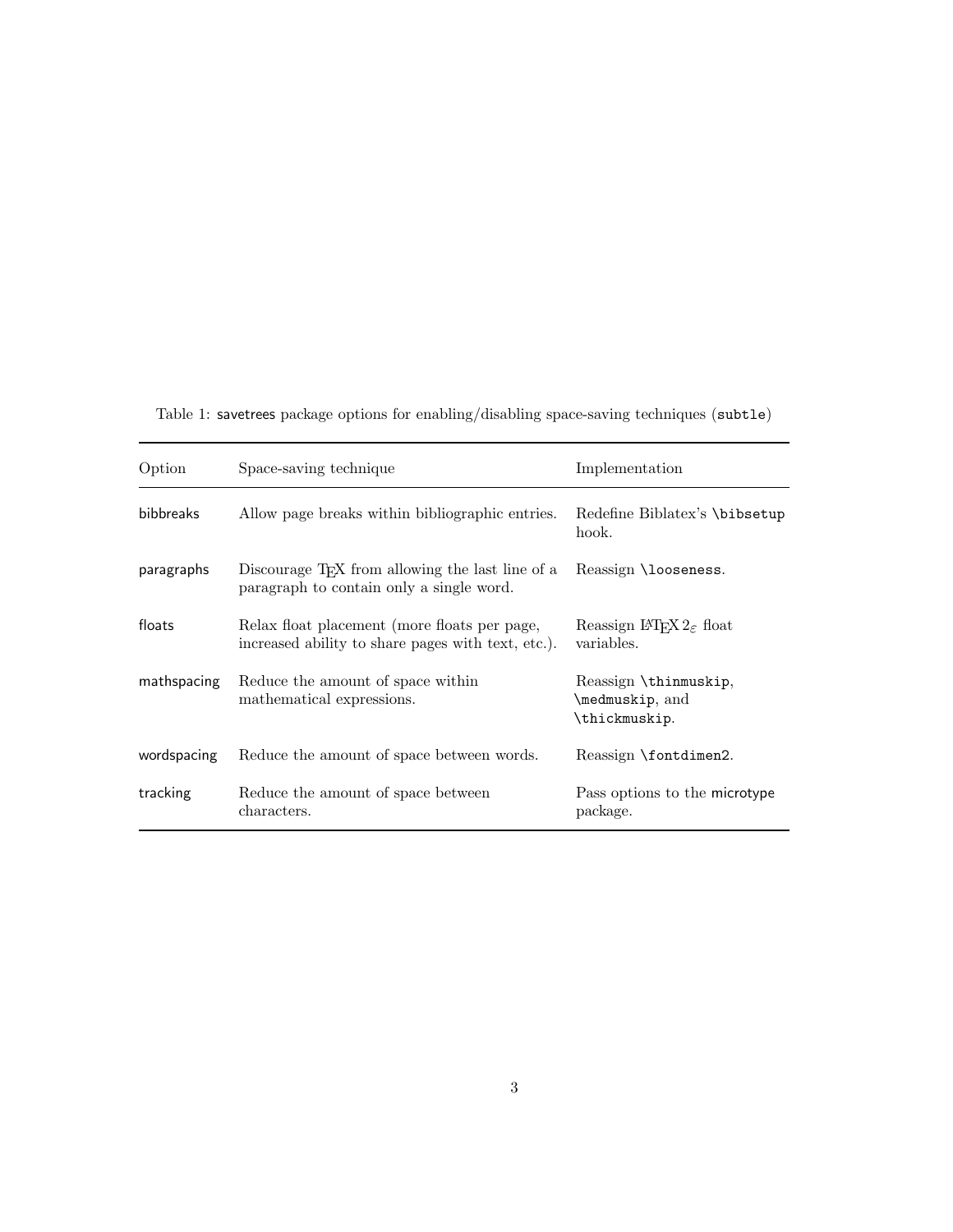| Option          | Space-saving technique                                                                | Implementation                                                                                              |
|-----------------|---------------------------------------------------------------------------------------|-------------------------------------------------------------------------------------------------------------|
| <b>bibnotes</b> | Ignore NOTE fields in the bibliography.                                               | Pass information to<br>savetrees.bst $(BIBTFX)$ or<br>savetrees.bbx (Biblatex).                             |
| charwidths      | Allow character glyphs to be drawn slightly<br>narrower than normal.                  | Pass options to the microtype<br>package.                                                                   |
| mathdisplays    | Reduce the amount of vertical space<br>surrounding displayed mathematics.             | Reassign \abovedisplayskip,<br>\belowdisplayskip,<br>\abovedisplayshortskip, and<br>\belowdisplayshortskip. |
| leading         | Reduce interline spacing.                                                             | Reassign \baselinestretch.                                                                                  |
| indent          | Decrease paragraph indentation.                                                       | Reassign \parindent.                                                                                        |
| lists           | Remove both indentation and inter-item<br>spacing from the various list environments. | Redefine the itemize,<br>enumerate, and description<br>environments.                                        |

<span id="page-3-1"></span>Table 2: savetrees package options for enabling/disabling space-saving techniques (moderate)

<span id="page-3-0"></span>Table 3: savetrees package options for enabling/disabling space-saving techniques (extreme)

| Option       | Space-saving technique                                                                  | Implementation                                           |
|--------------|-----------------------------------------------------------------------------------------|----------------------------------------------------------|
| bibliography | Typeset the bibliography in a smaller font and<br>with no inter-item spacing.           | Redefine the bibliography,<br>\bibfont, and \bibitemsep. |
| title        | Typeset the document title with smaller fonts<br>and with less surrounding white space. | Redefine \maketitle.                                     |
| sections     | Typeset section titles with smaller fonts and<br>with less surrounding white space.     | Pass options to the titlesec<br>package.                 |
| margins      | Reduce the page margins.                                                                | Pass options to the geometry<br>package.                 |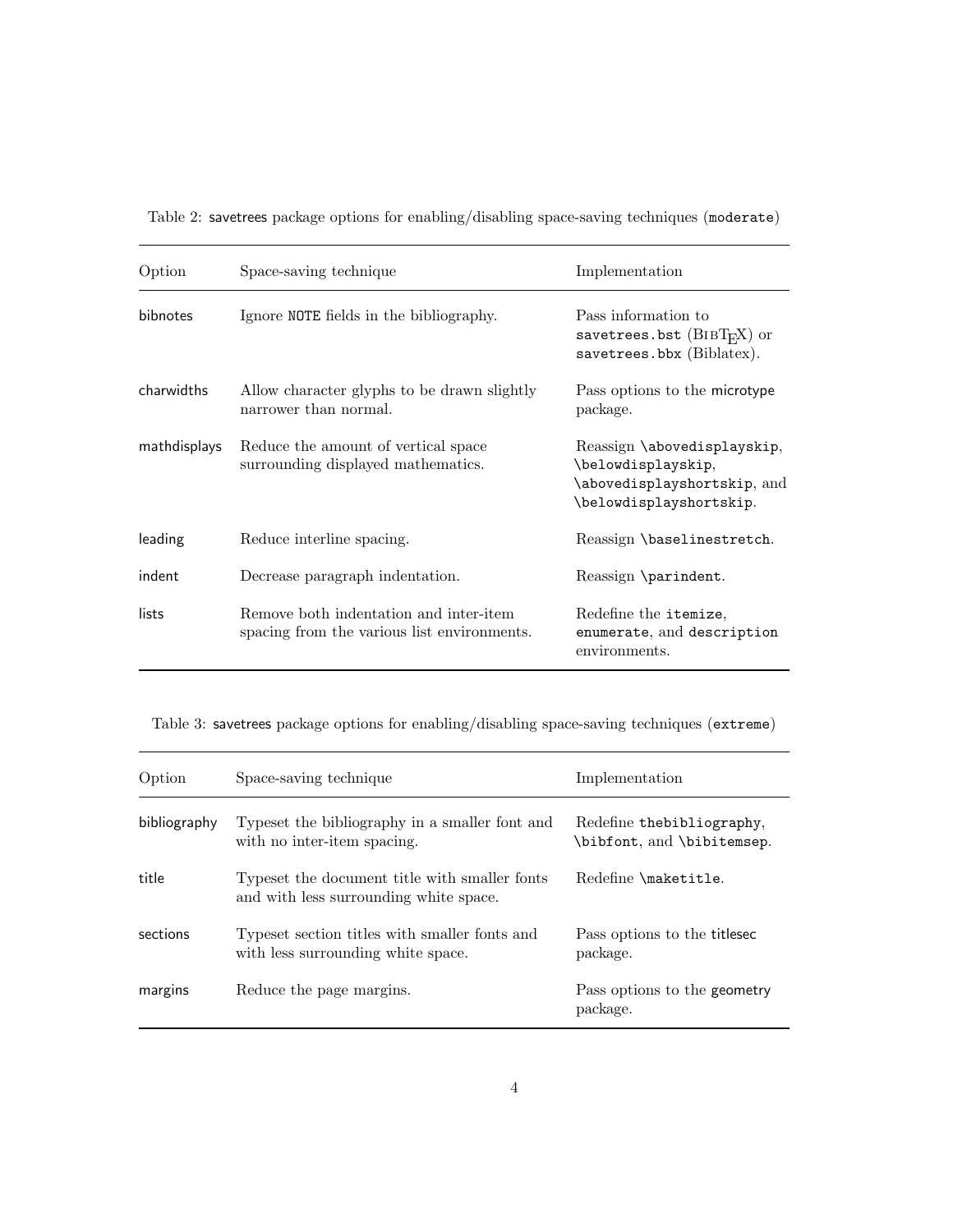As convenient shortcuts, the options in [Table 1](#page-2-0) can be enabled as a group by passing the subtle option to savetrees; the options in both [Table 1](#page-2-0) and [Table 2](#page-3-1) can be enabled as a group by passing the moderate option to savetrees; and all of the options in [Table 1,](#page-2-0) [Table 2,](#page-3-1) and [Table 3](#page-3-0) can be enabled as a group by passing the extreme option to savetrees.

The options in [Table 1](#page-2-0) through [Table 3](#page-3-0) are presented in roughly decreasing order of subtlety. If you find that savetrees's default options—or the subtle, moderate, and extreme meta-options—produce too hideous a result, try incrementally setting to normal the options from the bottom of the options list up, and see if doing so improves the document's appearance while still saving space over the non-savetrees version. That is, start by including margins=normal in the optional argument to \usepackage. Then add sections=normal, then title=normal, and so forth, rebuilding the document and examining the result each time. Alternatively, if you need to save just a small amount of space (e.g., if your document is just barely over a maximum page length), specify all=normal then incrementally add options from the top of the three tables downwards: paragraphs=tight, then floats=tight, then mathspacing=tight, and so forth. [Appendix B](#page-25-0) presents examples of some of savetrees's space-saving features so you can decide for yourself which are worth the price paid in typesetting elegance.

Saving space in a document is always a balancing act between document aesthetics and the amount of space that can be saved. If you find that a particular space-saving option makes the document formatting just a little too ugly—or if you're willing to make it even uglier to save even more space—savetrees provides additional package options that let you adjust the aggressiveness of various spacesaving techniques. [Table 4 on the following page](#page-5-0) lists and describes these package options. As an example,  $\mathbb{F}T_F X$ 's normal line height is defined to have a value of 1.0. When savetrees is loaded with leading=tight (the default), [Table 4](#page-5-0) indicates that the line height is reduced to 95% of that. Additionally including leadingfraction=0.98 on the \usepackage line increases the line height to 98% of LATEX's default—still a space reduction but possibly a somewhat less overt one.

There are a few restrictions on the space-saving techniques that can be applied. The tracking option requires pdfLATEX. The charwidths option requires either pdfLATEX or LuaLATEX. For both options, pdfLATEX must be in PDF mode, not DVI mode. See the microtype documentation for additional (and possibly more up-to-date) information.

### 3 Abbreviating bibliographic information

One of the advantages of a tool like  $BIBT<sub>F</sub>X$  is that the bibliographic database canand should—contain complete bibliographic information for each reference while style files determine the subset of that information that is actually typeset. Hence, to help further reduce a document's length, the savetrees package additionally provides a  $BIBT<sub>F</sub>X$  style file, savetrees.bst, which exhibits the following salient differences from plain.bst:

• Abbreviations are used wherever possible: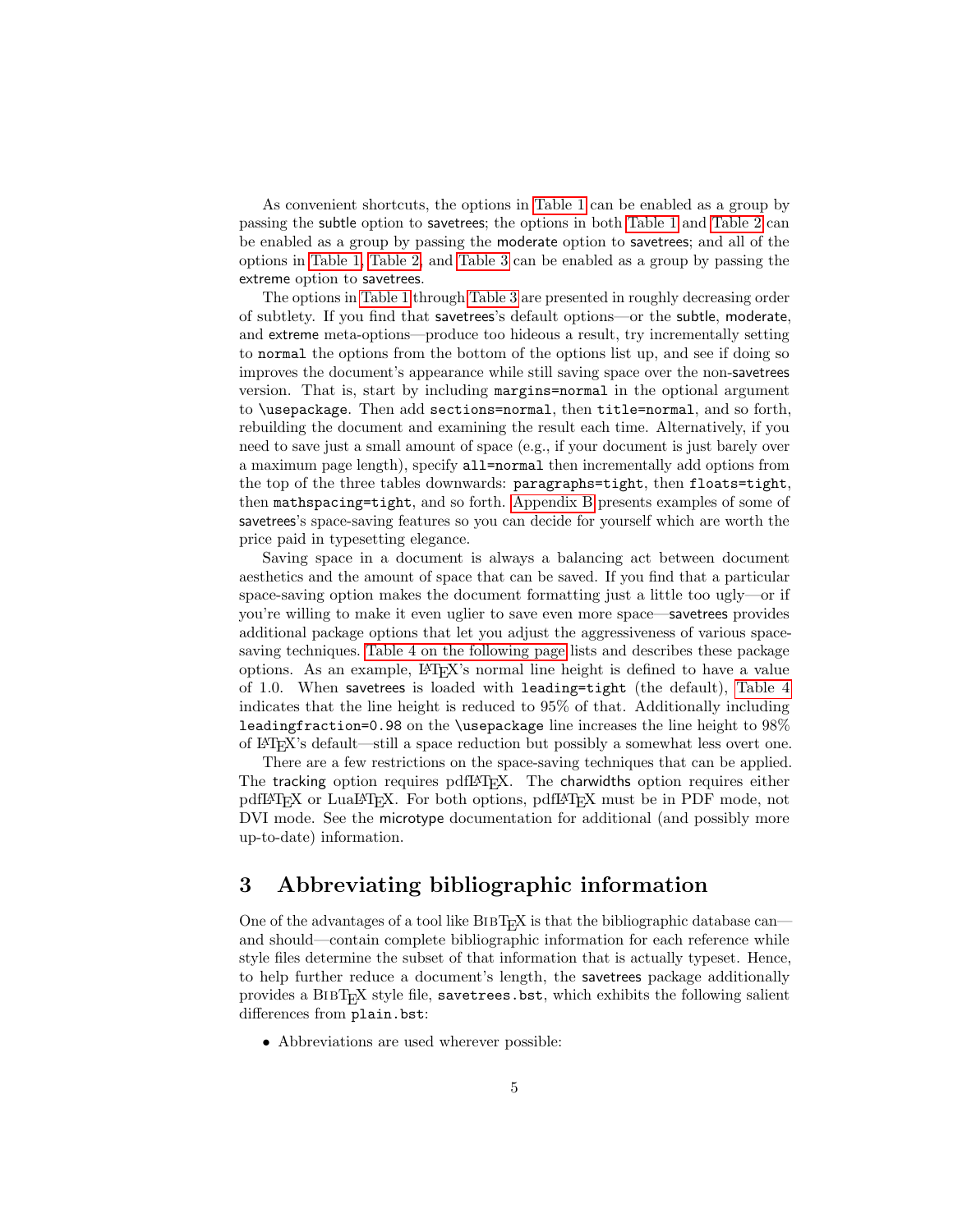| Option              | Description                                   | Requires tight | Default       |
|---------------------|-----------------------------------------------|----------------|---------------|
| charwidthfraction   | Fraction of normal character<br>widths        | charwidths     | 0.95          |
| leadingfraction     | Fraction of normal line height                | leading        | 0.95          |
| marginwidth         | Width of the page margins                     | margins        | 1.5cm         |
| parindent           | Paragraph indentation                         | indent         | 1em           |
| trackingfraction    | Fraction of normal<br>inter-character spacing | tracking       | 0.975         |
| wordspacingfraction | Fraction of normal inter-word<br>spacing      | wordspacing    | $0.8^{\circ}$ |
|                     |                                               |                |               |

<span id="page-5-0"></span>Table 4: savetrees package options for refining the way space is saved

| $ch$ apter                                |                | $\implies$ chap.              |
|-------------------------------------------|----------------|-------------------------------|
| $_{\rm edition}$                          | $\implies$ ed. |                               |
| editor <i>or</i> editors                  |                | $\implies$ ed. <i>or</i> eds. |
| January, February, $\implies$ Jan., Feb., |                |                               |
| page or pages                             |                | $\implies$ p. or pp.          |
| Technical Report                          |                | $\implies$ Tech. Rep.         |

- At most two authors are listed. The remainder are replaced by "et al."
- Authors' names are abbreviated to their initials plus surname (e.g., "S. D. Pakin").

In addition, savetrees.bst does not normally typeset NOTE fields, although it can be instructed to do so by passing savetrees the bibnotes=normal package option.

To use savetrees.bst, simply replace your document's existing \bibliographystyle line with "\bibliographystyle{savetrees}". Then, to give savetrees.bst—or any BIBTEX style file—maximum flexibility, you should obey the following rules when writing your .bib file:

1. Use the three-letter month macros defined by virtually all  $BIBT<sub>F</sub>X$  style files instead of spelling out month names explicitly:

|      | $Good:$ MONTH = sep.                                              |
|------|-------------------------------------------------------------------|
|      | Can be typeset as "September", "Sept.", "SEP", "Septiembre", etc. |
| Bad: | MONTH = $\{September\}$ ,                                         |
|      | Can be typeset only as "September".                               |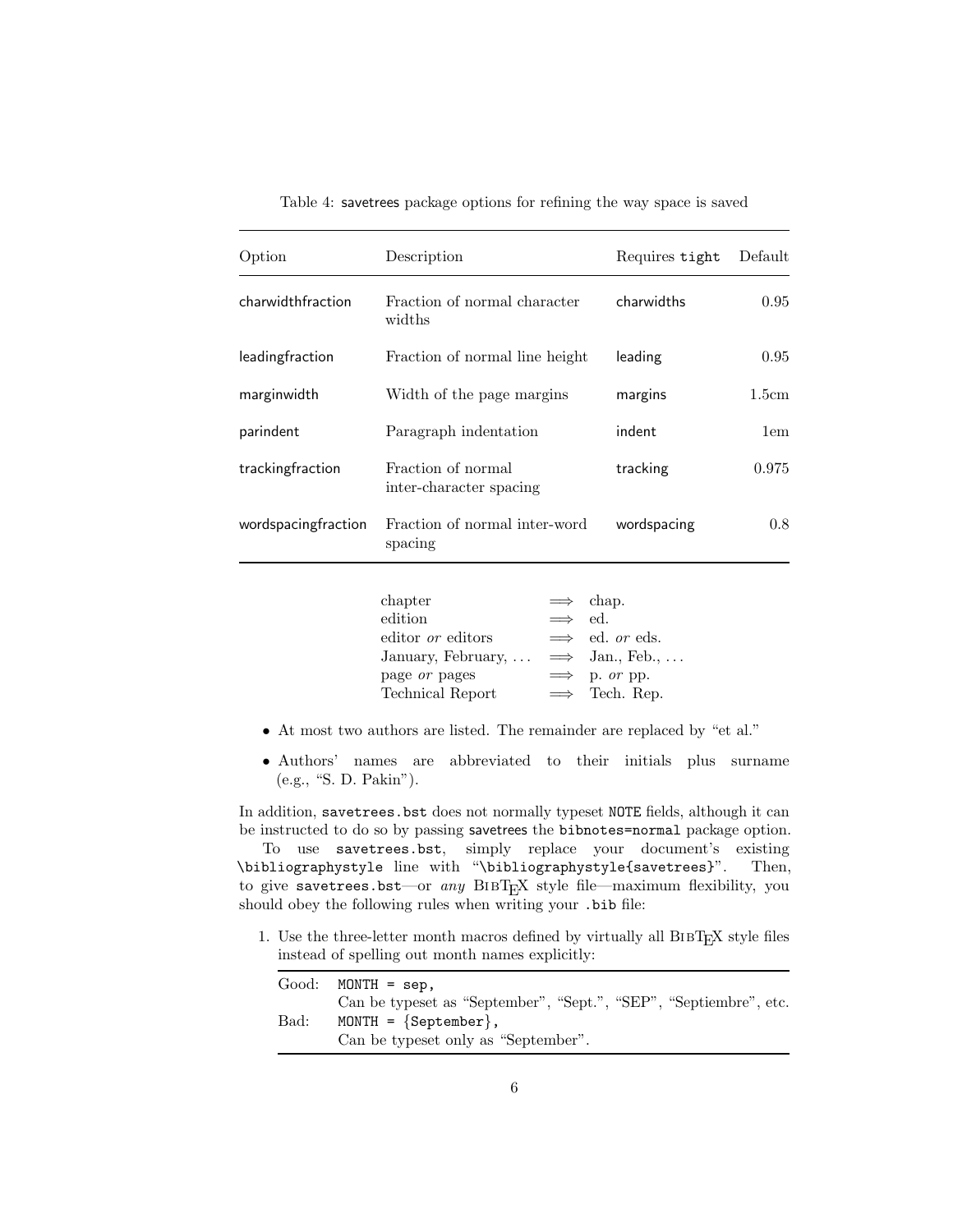2. Include authors' full names (or as much of each name as is available); let BIBT<sub>E</sub>X abbreviate as necessary:

| Good:  | $AUTHOR = {Rufus Xavier Sarsaparilla},$<br>Can be typeset either in full or abbreviated to "Rufus X.                                                                                                                                                         |
|--------|--------------------------------------------------------------------------------------------------------------------------------------------------------------------------------------------------------------------------------------------------------------|
| Bad:   | Sarsaparilla", "R. X. Sarsaparilla", etc.<br>AUTHOR = ${R. X. Sarsaparilla},$<br>Can be typeset only as "R. X. Sarsaparilla" and can't be expanded<br>to the full name.                                                                                      |
| list:  | 3. Include the names of all authors; let BIBT <sub>E</sub> X decide where to truncate the                                                                                                                                                                    |
| Good:  | $AUTHOR = {Rufus Xavier Sarsaparilla and Rafaella}$<br>Gabriela Sarsaparilla and Albert Andreas Armadillo},<br>All authors can be named, or the list can be truncated at any point<br>with "et al.", "and others", or whatever.                              |
| Bad:   | AUTHOR = $\{Rufus Xavier Sarsaparilla and others\}$ ,<br>At most one author can be named, but "and others" can still be<br>replaced by "et al." or a different phrase, and the author's name<br>can still be abbreviated, as discussed in the previous rule. |
| Worse: | AUTHOR = $\{\{\text{Rufus Xavier Sarsaparilla, et al.}\}\}\,$<br>Can be typeset only precisely as "Rufus Xavier Sarsaparilla, et al."                                                                                                                        |

The savetrees  $BIBT_FX$  style utilizes the same fields as the standard  $BIBT_FX$ styles (plain, alpha, abbrv, unsrt, etc.), with the exception that the NOTE field is suppressed unless the bibnotes=normal package option is provided.

In addition to savetrees.bst, savetrees provides analogous Biblatex style files: savetrees.bbx and savetrees.cbx. Like their  $BIBT<sub>F</sub>X$  counterpart, they use abbreviated terms whenever possible, list at most two authors before truncating them with "et al.", and abbreviate authors' names to initials plus surname.

To use the savetrees Biblatex style files, simply load biblatex with "\usepackage[style=savetrees]{biblatex}". By default, the bibliography style suppresses the isbn url, doi, and eprint fields from typesetting, but these can be re-enabled explicitly:

\usepackage[style=savetrees,isbn,url,doi,eprint]{biblatex}

The savetrees BIBT<sub>E</sub>X and Biblatex style files can be used independently of savetrees.sty.

# <span id="page-6-0"></span>4 Implementation of savetrees.sty

This section presents the complete, commented source code for the savetrees package. Although reading this section—and the subsequent implementation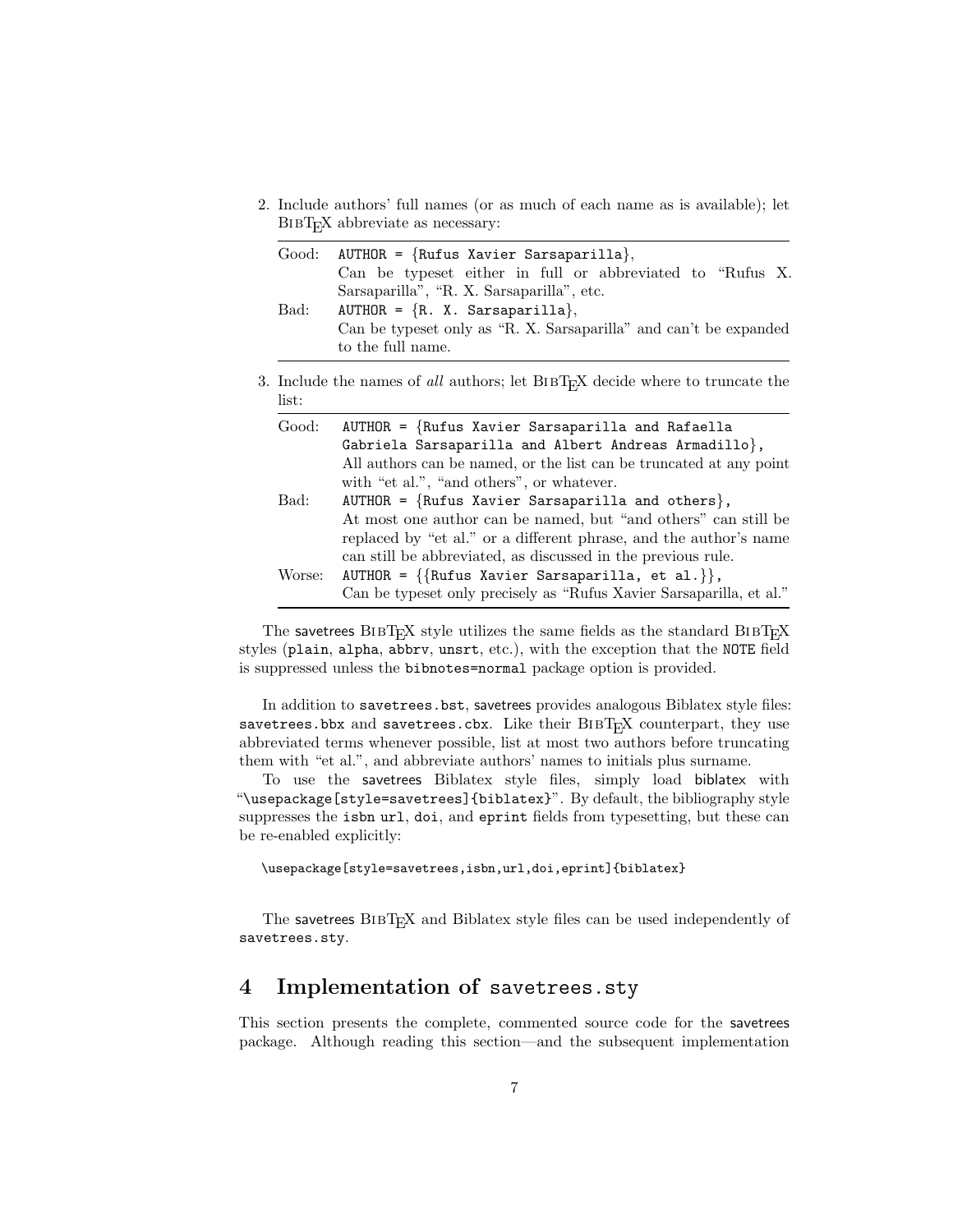sections—is not necessary for understanding how to use savetrees, it may be a useful teaching instrument for LATEX newcomers who want to learn more about fine-tuning document formatting.

#### 4.1 Default values

savetrees attempts to provide a reasonable balance between aesthetics and the amount of space saved in a document. However, savetrees does enable the document author to adjust a number of parameters to bias savetrees's behavior towards either reduced document length or prettier output. This section defines the default values for various package parameters.

\st@margin@width When margins=tight, \st@margin@width specifies how wide the page margins should be. The default, 1.5 cm, is extremely small, but it can sure save a lot of space on the page.

1 \newcommand\*{\st@margin@width}{1.5cm}

\st@parindent The standard LATEX classes (article, report, and book) define paragraph indentation as follows. If twocolumn is in effect, \parindent is set to 1 em. Otherwise, if the base font size is  $10 \text{ pt}$ ., \parindent is set to  $15 \text{ pt}$ .; if the base font size is  $11 \text{ pt}$ . \parindent is set to 17 pt.; and if the base font size is 12 pt., \parindent is set to 1.5 em. When indent=tight, savetrees uses a default of 1 em—approximately a third of the no-savetrees value—regardless of font size.

2 \newcommand\*{\st@parindent}{1em}

- \st@baselinestretch Depending on font size, the standard LATEX classes (article, report, and book) use 2–2.6 pt. lead (inter-line spacing), or approximately 20% of font size. Specifically, they typeset body text at  $10/12$ ,  $11/13.6$ , or  $12/14.5$ . When leading=tight, savetrees reduces the line spacing to 95% of normal or an average of about 0.67 pt. less lead than LATEX's defaults:  $10/11.4$ ,  $11/12.92$ , or  $12/13.78$ .  $95\%$  gives very good compression but still prevents descenders from running into successive ascenders. 3 \newcommand\*{\st@baselinestretch}{0.95}
	- \st@char@shrink When charwidths=tight, savetrees disables font expansion but enables font compaction. The default contraction of  $5\%$  (50/1000) of normal character widths is largely undetectable to the casual observer but can save a great deal of space over the course of a long document.

4 \newcommand\*{\st@char@shrink}{50}

- \st@cspace@shrink savetrees reduces tracking (inter-character spacing) when tracking=tight. By default, tracking is set to  $-2.5\%$   $(-25/1000)$  of an em width. When decreased much more than that, characters begin to overlap and become hard to read. 5 \newcommand\*{\st@cspace@shrink}{-25}
- \st@wspace@factor savetrees reduces inter-word spacing when wordspacing=tight. By default, interword spacing is set to 80% of normal. If decreased much beyond that, words start to run together and become hard to read.

6 \newcommand\*{\st@wspace@factor}{0.8}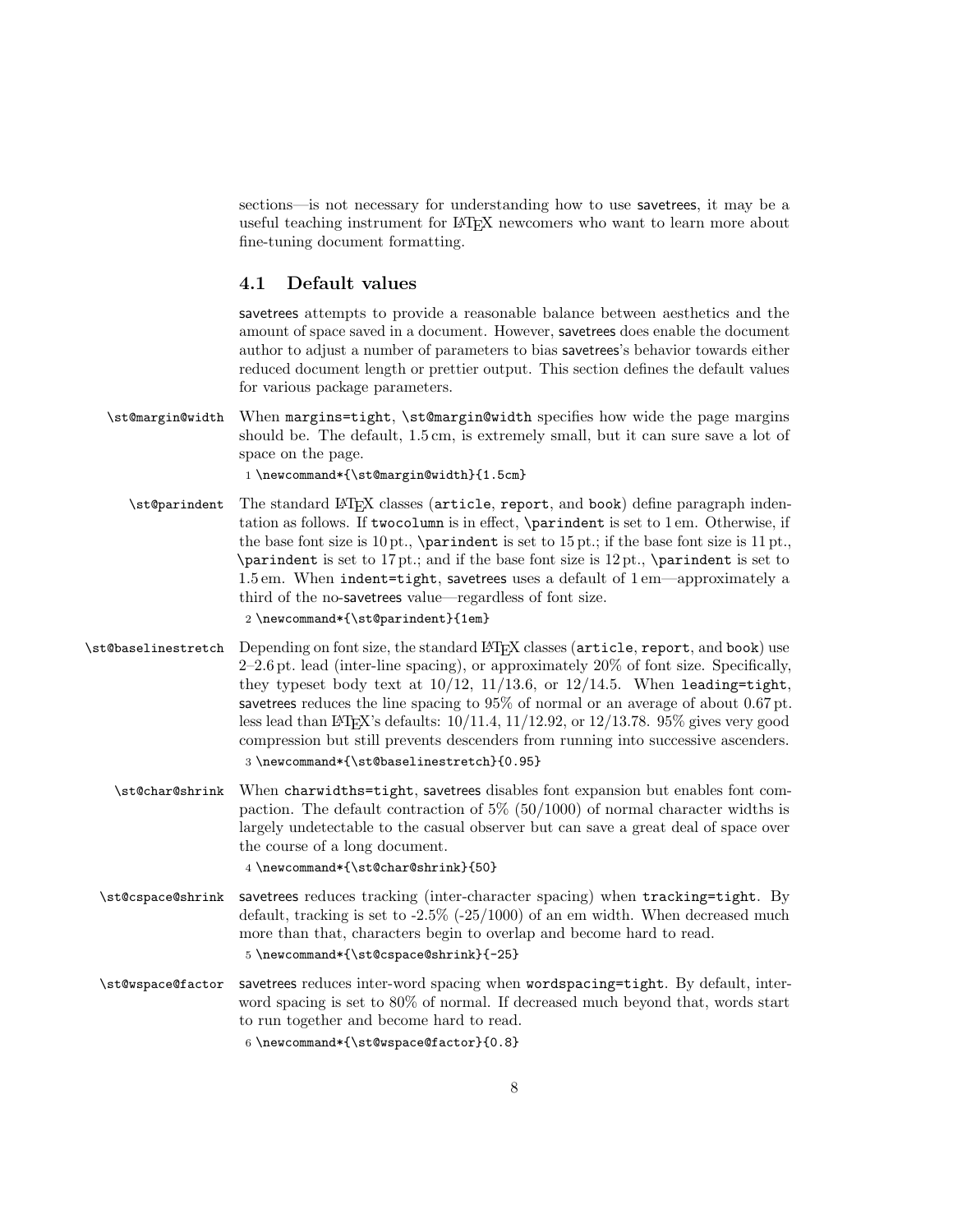### <span id="page-8-0"></span>4.2 Option processing

#### 4.2.1 Enabling/disabling space-saving techniques

By default, savetrees tries to make documents extremely dense. However, this also makes them rather ugly. The package options defined below let the author specify which space-saving routines are unacceptably grotesque and should not be utilized.

savetrees uses the xkeyval package to parse its package options.

```
7 \RequirePackage{xkeyval}
```
savetrees uses the ifpdf and ifluatex packages to control the use of the microtype package.

```
8 \RequirePackage{ifpdf}
9 \RequirePackage{ifluatex}
```
\st@more@packages \st@RequirePackage

As we process the package options we may encounter additional packages that we need to load. Rather than load them eagerly, which may lead to the same package problematically being loaded twice with different options, we merely construct a list of required packages. Then, as savetrees's last action before finishing, it loads all of the pending packages. \st@RequirePackage takes the same arguments as \RequirePackage but simply adds the package name to the \st@more@packages list and instructs  $\text{LATE}$   $2\varepsilon$  to eventually pass the given arguments, if any, to the package.

```
10 \def\st@more@packages{}
```

```
11 \newcommand*{\st@RequirePackage}[2][]{%
```

```
12 \PassOptionsToPackage{#1}{#2}%
```

```
13 \@cons\st@more@packages{{#2}}%
```

```
14 }
```

```
15 \AtEndOfPackage{%
```
16 \let\@elt=\RequirePackage

```
17 \st@more@packages
```
18 \let\@elt=\relax

```
19 }
```
\st@arg \st@arg@num

\st@define@option savetrees accepts a large number of package options, each of which can be set to tight (the default) to enable a feature or normal to disable it. As the definitions of these options are fairly repetitive, we define a helper macro to assist with the processing.

```
20 \newcommand*{\st@define@option}[1]{%
```

```
21 \expandafter\newif\csname if@st@tight@#1\endcsname
```
22 \csname @st@tight@#1true\endcsname

```
23 \define@choicekey{savetrees}{#1}[\st@arg\st@arg@num]{tight,normal}[tight]{%
```

```
24 \ifnum\st@arg@num=0
```

```
25 \csname @st@tight@#1true\endcsname
```

```
26 \else
```

```
27 \csname @st@tight@#1false\endcsname
```

```
28 \fi
```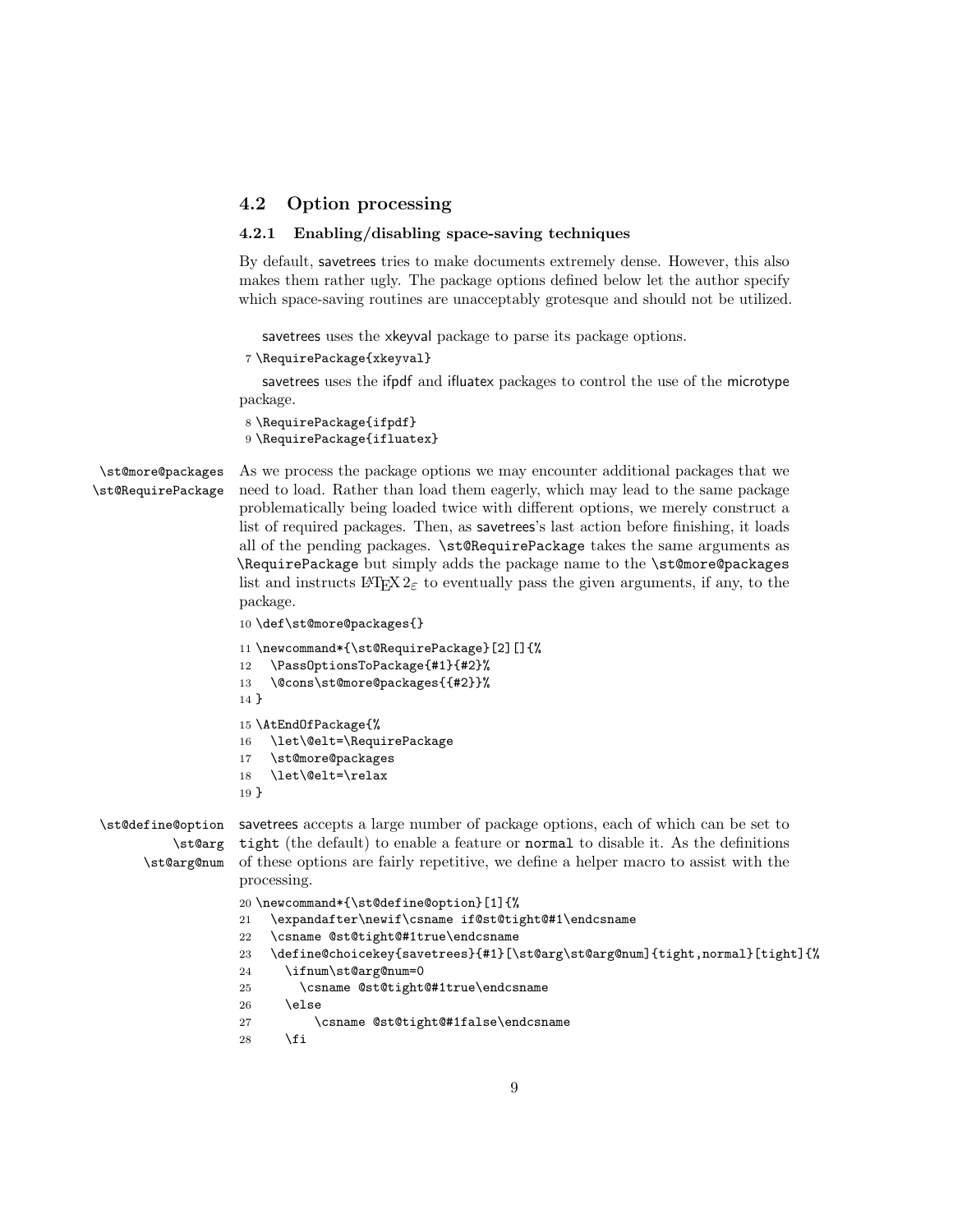|                                                                                            | }%<br>29<br>\Declare0ptionX{#1}[tight]{\csname KV@savetrees@#1\endcsname{##1}}%<br>30<br>$31 \}$                                                                                                                                                                                                                                                                               |
|--------------------------------------------------------------------------------------------|--------------------------------------------------------------------------------------------------------------------------------------------------------------------------------------------------------------------------------------------------------------------------------------------------------------------------------------------------------------------------------|
|                                                                                            | Using the preceding macro we define one conditional and one package option for<br>each trick in savetrees's book. When true (caused by passing tight to the package<br>option), the conditional enables the corresponding space compression; when <i>false</i> ,<br>(caused by passing normal to the package option), savetrees leaves alone that aspect<br>of the formatting. |
| \if@st@tight@sections                                                                      | The sections package option enables or disables savetrees's modifications to sec-                                                                                                                                                                                                                                                                                              |
| \@st@tight@sectionstrue                                                                    | tion titles by setting \@st@tight@sectionstrue or \@st@tight@sectionsfalse,                                                                                                                                                                                                                                                                                                    |
| \@st@tight@sectionsfalse                                                                   | respectively.                                                                                                                                                                                                                                                                                                                                                                  |
| \KV@savetrees@sections                                                                     | 32 \st@define@option{sections}                                                                                                                                                                                                                                                                                                                                                 |
| \if@st@tight@margins                                                                       | The margins package option enables or disables savetrees's modifications to page                                                                                                                                                                                                                                                                                               |
| \@st@tight@marginstrue                                                                     | margins by setting \@st@tight@marginstrue or \@st@tight@marginsfalse, re-                                                                                                                                                                                                                                                                                                      |
| \@st@tight@marginsfalse                                                                    | spectively.                                                                                                                                                                                                                                                                                                                                                                    |
| \KV@savetrees@margins                                                                      | 33 \st@define@option{margins}                                                                                                                                                                                                                                                                                                                                                  |
| \if@st@tight@lists                                                                         | The lists package option enables or disables savetrees's modifications to the various                                                                                                                                                                                                                                                                                          |
| \@st@tight@liststrue                                                                       | list environments by setting \@st@tight@liststrue or \@st@tight@listsfalse,                                                                                                                                                                                                                                                                                                    |
| \@st@tight@listsfalse                                                                      | respectively.                                                                                                                                                                                                                                                                                                                                                                  |
| \KV@savetrees@lists                                                                        | 34 \st@define@option{lists}                                                                                                                                                                                                                                                                                                                                                    |
| \if@st@tight@floats                                                                        | The floats package option enables or disables savetrees's modifications to                                                                                                                                                                                                                                                                                                     |
| \@st@tight@floatstrue                                                                      | LAT <sub>F</sub> X's float-placement parameters by setting <b>\@st@tight@floatstrue</b> or                                                                                                                                                                                                                                                                                     |
| \@st@tight@floatsfalse                                                                     | \@st@tight@floatsfalse, respectively.                                                                                                                                                                                                                                                                                                                                          |
| \KV@savetrees@floats                                                                       | 35 \st@define@option{floats}                                                                                                                                                                                                                                                                                                                                                   |
| \if@st@tight@indent                                                                        | The indent package option enables or disables savetrees's modifications to paragraph                                                                                                                                                                                                                                                                                           |
| \@st@tight@indenttrue                                                                      | indentation by setting \@st@tight@indenttrue or \@st@tight@indentfalse, re-                                                                                                                                                                                                                                                                                                    |
| \@st@tight@indentfalse                                                                     | spectively.                                                                                                                                                                                                                                                                                                                                                                    |
| \KV@savetrees@indent                                                                       | 36 \st@define@option{indent}                                                                                                                                                                                                                                                                                                                                                   |
| \if@st@tight@title<br>\@st@tight@titletrue<br>\@st@tight@titlefalse<br>\KV@savetrees@title | The title package option enables or disables savetrees's modifications to title format-<br>ting by setting \@st@tight@titletrue or \@st@tight@titlefalse, respectively.<br>37 \st@define@option{title}                                                                                                                                                                         |
| \if@st@tight@leading                                                                       | The leading package option enables or disables savetrees's modifications to inter-                                                                                                                                                                                                                                                                                             |
| \@st@tight@leadingtrue                                                                     | line spacing by setting \@st@tight@leadingtrue or \@st@tight@leadingfalse,                                                                                                                                                                                                                                                                                                     |
| \@st@tight@leadingfalse                                                                    | respectively. This interline spacing is known as "leading" because of the additional                                                                                                                                                                                                                                                                                           |
| \KV@savetrees@leading                                                                      | strips of lead placed between lines in the days of metal type.                                                                                                                                                                                                                                                                                                                 |

38 \st@define@option{leading}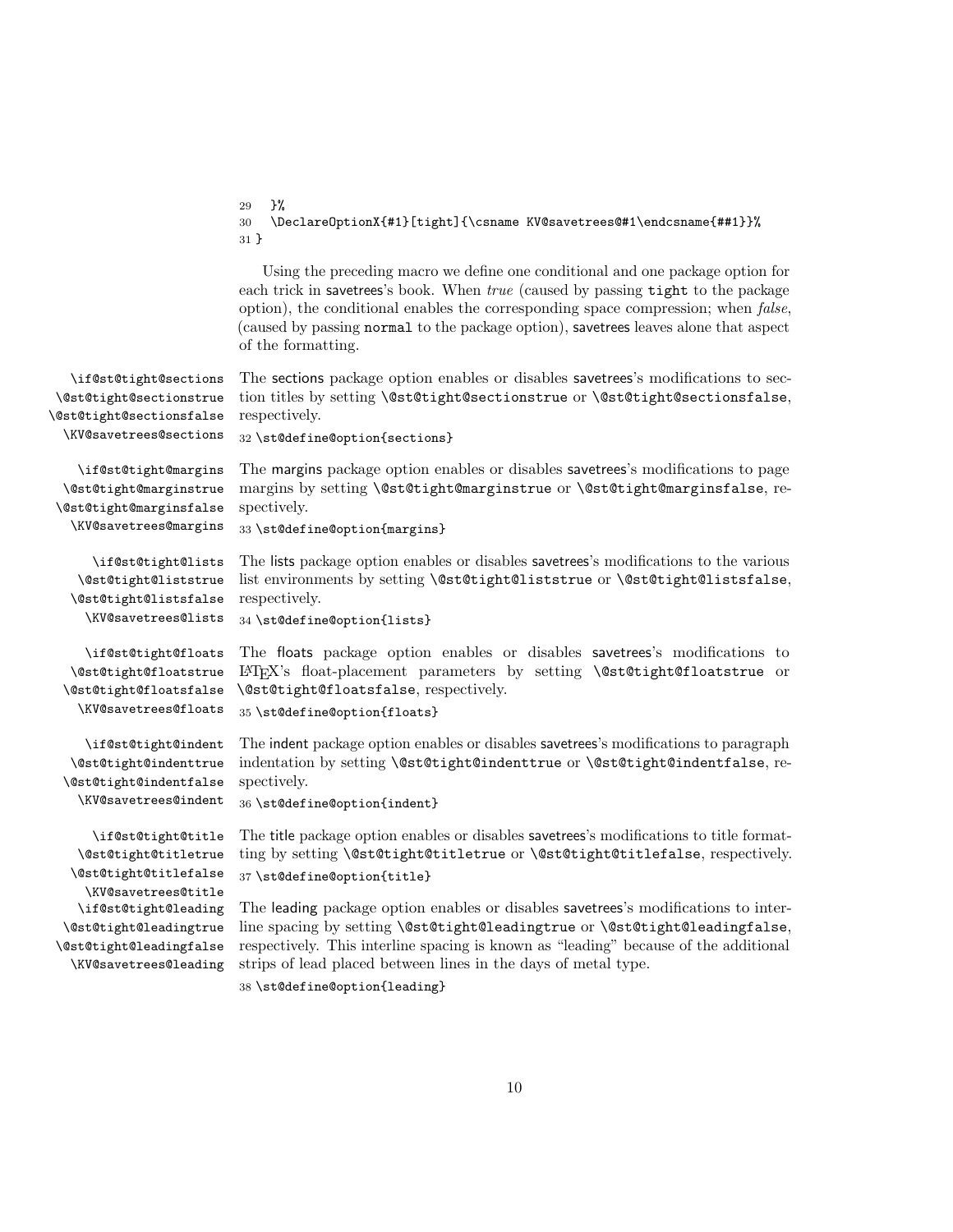\if@st@tight@paragraphs \@st@tight@paragraphstrue \@st@tight@paragraphsfalse \KV@savetrees@paragraphs

The paragraphs package option enables or disables savetrees's modifications to T<sub>E</sub>X's paragraph looseness (i.e., the number of lines by which T<sub>E</sub>X is instructed to shrink each paragraph) by setting \@st@tight@paragraphstrue or \@st@tight@paragraphsfalse, respectively.

39 \st@define@option{paragraphs}

\if@st@tight@charwidths \@st@tight@charwidthstrue \@st@tight@charwidthsfalse \KV@savetrees@charwidths

\if@st@tight@tracking \@st@tight@trackingtrue \@st@tight@trackingfalse \KV@savetrees@tracking

\if@st@tight@wordspacing \@st@tight@wordspacingtrue \@st@tight@wordspacingfalse \KV@savetrees@wordspacing

\if@st@tight@bibliography \@st@tight@bibliographytrue \@st@tight@bibliographyfalse \KV@savetrees@bibliography

> \if@st@tight@bibnotes \@st@tight@bibnotestrue \@st@tight@bibnotesfalse \KV@savetrees@bibnotes

\if@st@tight@bibbreaks \@st@tight@bibbreakstrue \@st@tight@bibbreaksfalse \KV@savetrees@bibbreaks \if@st@tight@mathspacing \@st@tight@mathspacingtrue \@st@tight@mathspacingfalse \KV@savetrees@mathspacing

\if@st@tight@mathdisplays \@st@tight@mathdisplaystrue \@st@tight@mathdisplaysfalse \KV@savetrees@mathdisplays

The charwidths package option enables or disables savetrees's modifications to character width by setting \@st@tight@charwidthstrue or \@st@tight@charwidthsfalse, respectively. 40 \st@define@option{charwidths}

The tracking package option enables or disables savetrees's modifications to tracking (spacing between letters) by setting \@st@tight@trackingtrue or \@st@tight@trackingfalse, respectively.

41 \st@define@option{tracking}

The wordspacing package option enables or disables savetrees's modifications to inter-word spacing by setting \@st@tight@wordspacingtrue or \@st@tight@wordspacingfalse, respectively. 42 \st@define@option{wordspacing}

The bibliography package option enables or disables savetrees's modifications to bibliography formatting by setting \@st@tight@bibliographytrue or \@st@tight@bibliographyfalse, respectively.

43 \st@define@option{bibliography}

The bibnotes package option conditionally excludes or includes NOTE fields when using savetrees.bst by setting \@st@tight@bibnotestrue or \@st@tight@bibnotesfalse, respectively.

44 \st@define@option{bibnotes}

The bibbreaks package option allows Biblatex to break pages within bibliographic items.

45 \st@define@option{bibbreaks}

The mathspacing package option enables or disables savetrees's modifications to horizontal spacing within mathematical expressions by setting \@st@tight@mathspacingtrue or \@st@tight@mathspacingfalse, respectively. 46 \st@define@option{mathspacing}

The mathdisplays package option enables or disables savetrees's modifications to vertical spacing surrounding mathematical displays by setting \@st@tight@mathdisplaystrue or \@st@tight@mathdisplaysfalse, respectively.

47 \st@define@option{mathdisplays}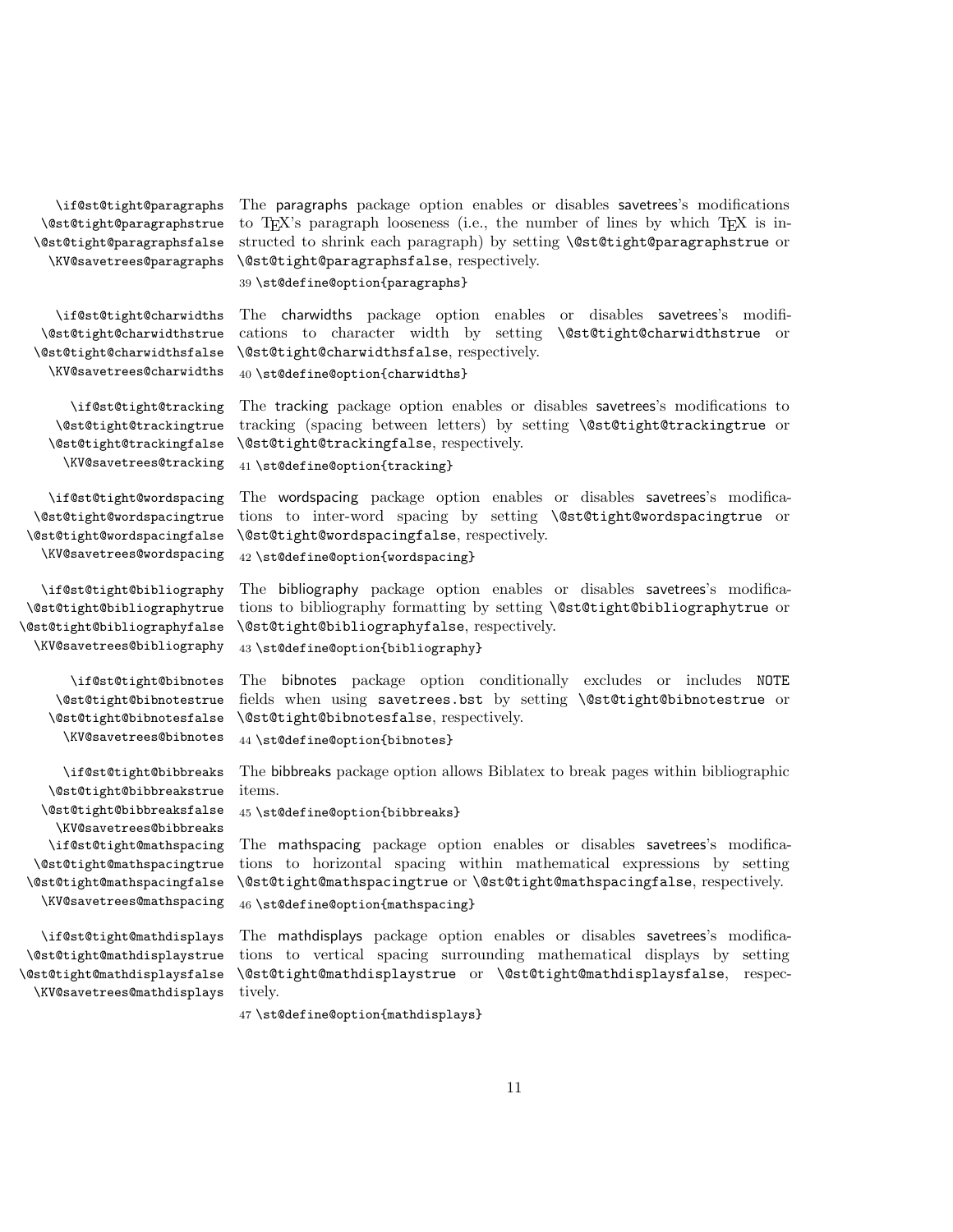#### 4.2.2 Meta options

savetrees provides a large number of package options, which might be overwhelming for a casual user. Here, we define a few "meta options" that set multiple, related, package options en masse.

| \KV@savetrees@all | Define an all meta-option that can be used to enable or disable all of savetrees's |
|-------------------|------------------------------------------------------------------------------------|
| \st@arg           | space-saving features at once.                                                     |
| \st@arg@num       | 48 \define@choicekey{savetrees}{all}[\st@arg\st@arg@num]{tight,normal}[tight]{%    |
|                   | \ifnum\st@arg@num=0<br>49                                                          |
|                   | \@st@tight@sectionstrue<br>50                                                      |
|                   | \@st@tight@marginstrue<br>51                                                       |
|                   | \@st@tight@liststrue<br>52                                                         |
|                   | \@st@tight@floatstrue<br>53                                                        |
|                   | \@st@tight@indenttrue<br>54                                                        |
|                   | \@st@tight@titletrue<br>55                                                         |
|                   | \@st@tight@leadingtrue<br>56                                                       |
|                   | \@st@tight@paragraphstrue<br>57                                                    |
|                   | \@st@tight@charwidthstrue<br>58                                                    |
|                   | 59<br>\@st@tight@trackingtrue                                                      |
|                   | \@st@tight@wordspacingtrue<br>60                                                   |
|                   | \@st@tight@bibliographytrue<br>61                                                  |
|                   | \@st@tight@bibnotestrue<br>62                                                      |
|                   | \@st@tight@bibbreakstrue<br>63                                                     |
|                   | \@st@tight@mathspacingtrue<br>64                                                   |
|                   | \@st@tight@mathdisplaystrue<br>65                                                  |
|                   | \else<br>66                                                                        |
|                   | \@st@tight@sectionsfalse<br>67                                                     |
|                   | \@st@tight@marginsfalse<br>68                                                      |
|                   | \@st@tight@listsfalse<br>69                                                        |
|                   | 70<br>\@st@tight@floatsfalse                                                       |
|                   | \@st@tight@indentfalse<br>71                                                       |
|                   | \@st@tight@titlefalse<br>72                                                        |
|                   | \@st@tight@leadingfalse<br>73                                                      |
|                   | \@st@tight@paragraphsfalse<br>74                                                   |
|                   | \@st@tight@charwidthsfalse<br>75                                                   |
|                   | \@st@tight@trackingfalse<br>76                                                     |
|                   | \@st@tight@wordspacingfalse<br>77                                                  |
|                   | \@st@tight@bibliographyfalse<br>78                                                 |
|                   | \@st@tight@bibnotesfalse<br>79                                                     |
|                   | \@st@tight@bibbreaksfalse<br>80                                                    |
|                   | \@st@tight@mathspacingfalse<br>81                                                  |
|                   | \@st@tight@mathdisplaysfalse<br>82                                                 |
|                   | \fi<br>83                                                                          |
|                   | 84 }                                                                               |
|                   | 85\Declare0ptionX{all}[tight]{\KV@savetrees@all{#1}}                               |
|                   |                                                                                    |

\KV@savetrees@subtle The subtle package option turns off all of savetrees's space-saving tricks except those that preserve document layout: margins, indentation, font heights, vertical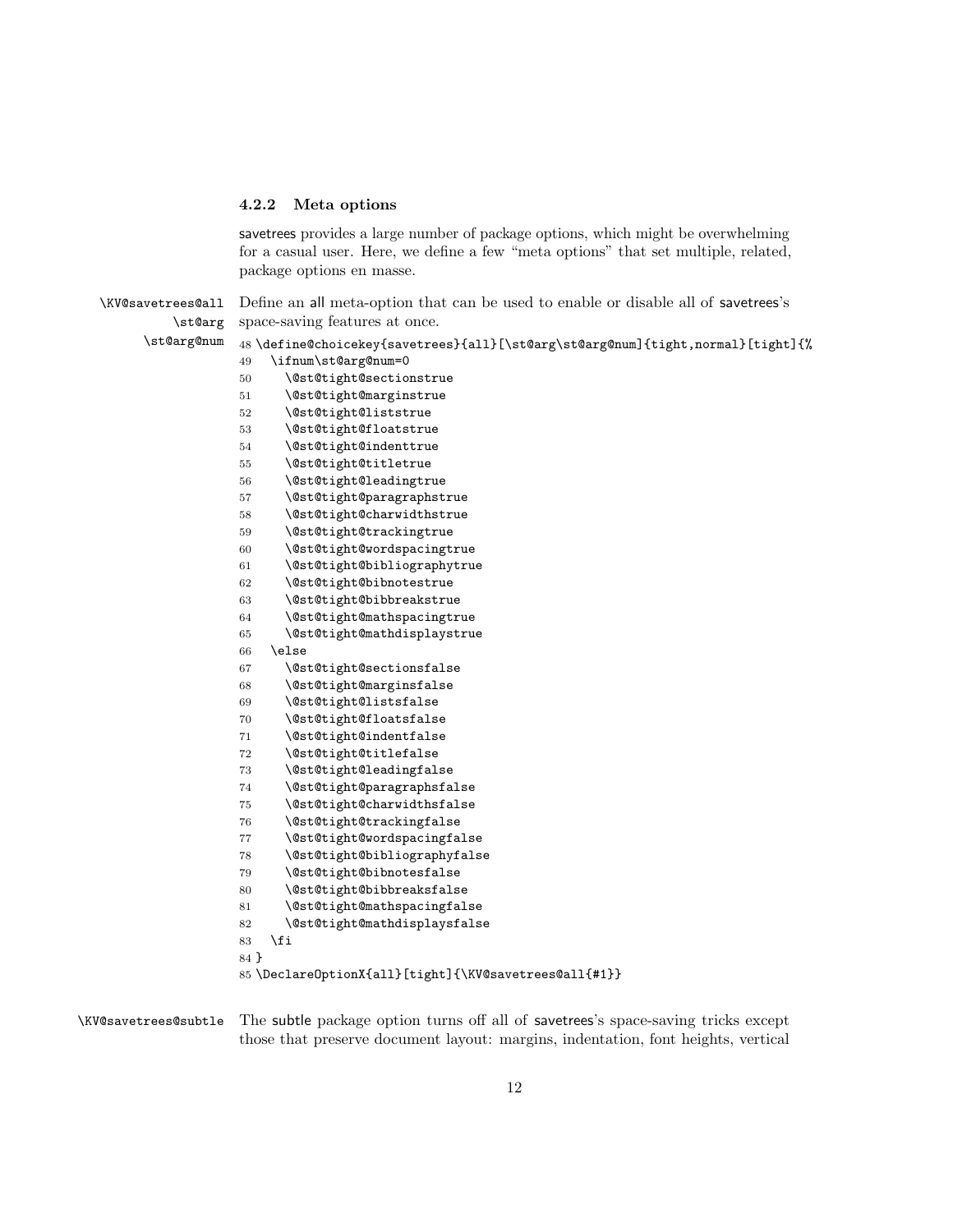spacing surrounding titles, lists, displays, etc.

```
86 \define@key{savetrees}{subtle}{%
87 \setkeys{savetrees}{%
88 all=normal,
89 paragraphs=tight,
90 floats=tight,
91 mathspacing=tight,
92 wordspacing=tight,
93 tracking=tight,
94 bibbreaks=tight
95 }%
96 }
97 \DeclareOptionX{subtle}{\KV@savetrees@subtle}
```
\KV@savetrees@moderate The moderate package option includes everything covered by subtle but additionally makes the font narrower, removes vertical white space around lists and displays, cuts back on indentation, reduces interline spacing, and drops NOTE fields from the bibliography,

```
98 \define@key{savetrees}{moderate}{%
99 \setkeys{savetrees}{%
100 subtle=yes,
101 charwidths=tight,
102 mathdisplays=tight,
103 lists=tight,
104 indent=tight,
105 leading=tight,
106 bibnotes=tight
107 }%
108 }
109 \DeclareOptionX{moderate}{\KV@savetrees@moderate}
```
\KV@savetrees@extreme The extreme package option is simply a synonym for all=tight.

```
110 \DeclareOptionX{extreme}{%
111 \setkeys{savetrees}{all=tight}%
112 }
```
#### 4.2.3 Parameter tuning

While savetrees tries to use reasonable defaults for the numerical values used by its space-saving techniques, many of these parameters can be modified conveniently via package options:

The marginwidth option specifies the width of the page margins when margins=tight.

```
113 \DeclareOptionX{marginwidth}{\gdef\st@margin@width{#1}}
```
The parindent option specifies the paragraph indent when indent=tight.

\DeclareOptionX{parindent}{\gdef\st@parindent{#1}}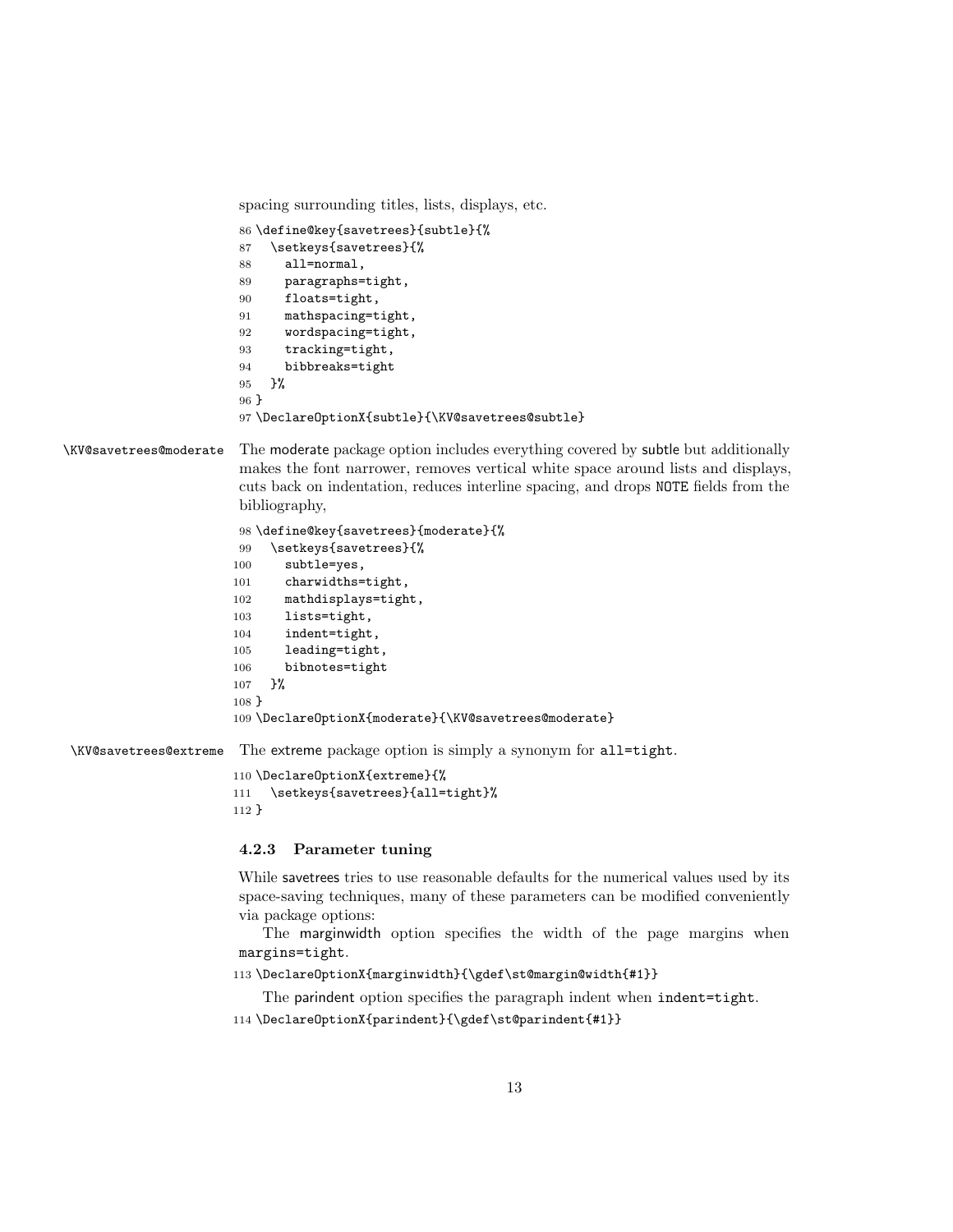The leadingfraction option specifies the fraction by which to multiply the line spacing when leading=tight.

115 \DeclareOptionX{leadingfraction}{\gdef\st@baselinestretch{#1}}

The charwidthfraction option specifies the fraction by which to multiply character-glyph widths when charwidths=tight. Because the microtype package takes a per mill width contraction we have to do some arithmetic to produce \st@char@shrink.

116 \DeclareOptionX{charwidthfraction}{%

- 117 \@tempdima=#1pt
- 118 \multiply\@tempdima by -1000
- 119 \advance\@tempdima by 1000pt
- 120 \divide\@tempdima by 65536
- 121 \@tempcnta=\@tempdima

```
122 \xdef\st@char@shrink{\the\@tempcnta}%
```
123 }

The trackingfraction option specifies the fraction by which to multiply character spacing when tracking=tight. Because the microtype package takes a per mill width expansion we have to do some arithmetic to produce \st@cspace@shrink.

```
124 \DeclareOptionX{trackingfraction}{%
```

```
125 \@tempdima=#1pt
```

```
126 \advance\@tempdima by -1pt
```

```
127 \multiply\@tempdima by 1000
```
- 128 \divide\@tempdima by 65536
- 129 \@tempcnta=\@tempdima

```
130 \xdef\st@cspace@shrink{\the\@tempcnta}%
```
131 }

The wordspacingfraction option specifies the fraction by which to multiply inter-word spacing when wordspacing=tight.

132 \DeclareOptionX{wordspacingfraction}{\gdef\st@wspace@factor{#1}}

#### 4.2.4 Obsolete options

savetrees used to name all of its options normal $\langle something \rangle$ . None of these took arguments so the only usage model was for savetrees to turn all space-saving techniques on by default and let the user selectively disable them. Starting with version 2.0, savetrees package options take the form  $\langle something \rangle[=\text{tight}]$ or  $\langle something \rangle$ =normal, which gives a document author the ability to enable or disable options as desired. To move authors to the new set of parameters, we define all of the old options as error-generating calls.

\st@mark@as@obsolete We define a helper macro that processes the given option by issuing an error message that instructs the document author to use a different option instead.

```
133 \newcommand*{\st@mark@as@obsolete}[2]{%
134 \define@key{savetrees}{#1}[tight]{%
135 \PackageError{savetrees}{Package option '#1' is no longer supported}{%
136 Rather than '#1', please specify '#2=normal'.\MessageBreak
```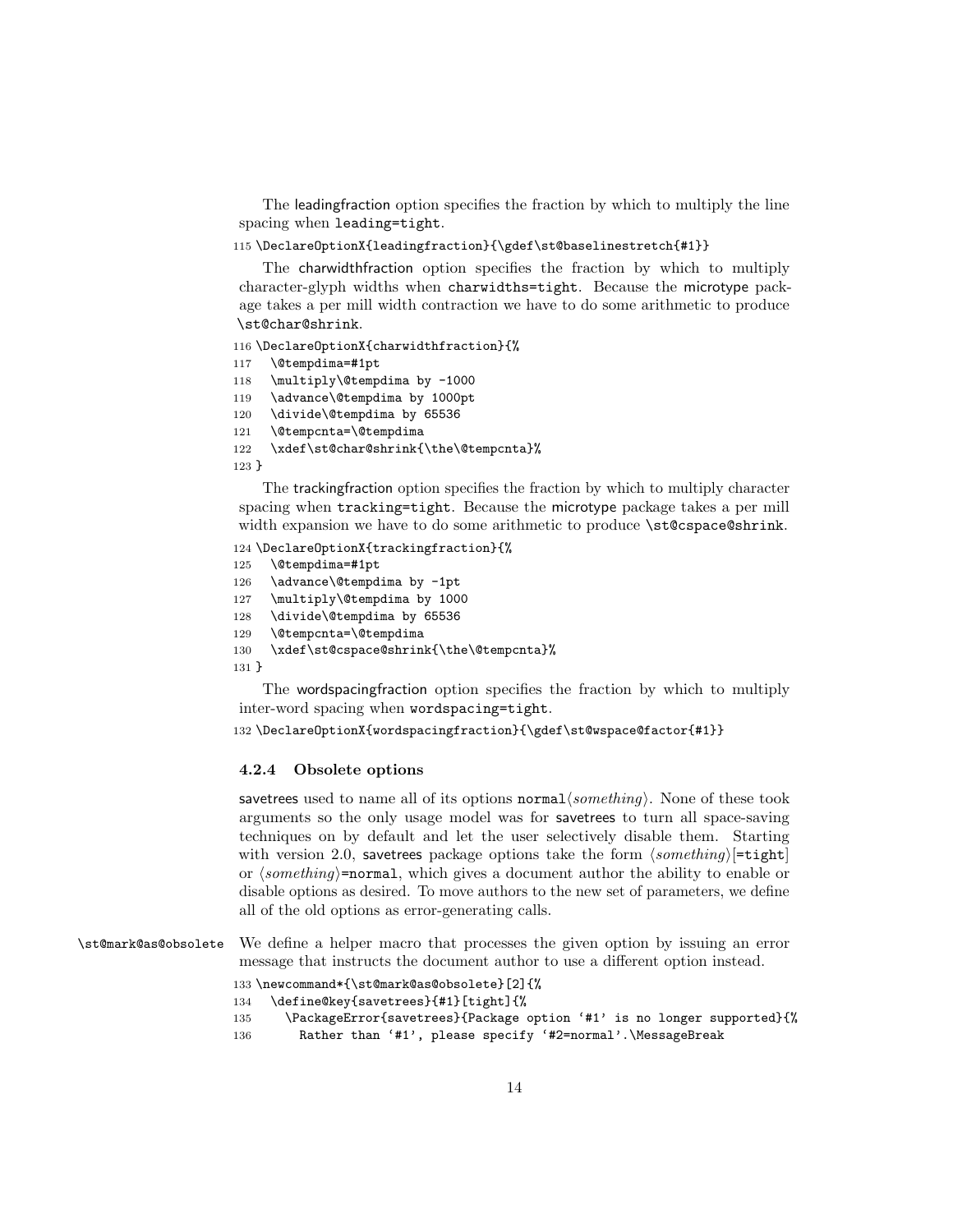```
137 Instead of enabling all features by default and letting the\MessageBreak
138 user selectively disable them, savetrees now provides the\MessageBreak
139 ability to turn features on or off as desired, including all\MessageBreak
140 features en masse.}%
```
Out of the goodness of our heart, we automatically convert the obsolete option to a new option and evaluate that.

```
141 \csname @st@tight@#2false\endcsname
142 }%
143 \DeclareOptionX{#1}[tight]{\csname KV@savetrees@#1\endcsname{##1}}%
144 }
```
We now invoke \st@mark@as@obsolete once for each obsolete savetrees option,

```
145 \st@mark@as@obsolete{normalsections}{sections}
146 \st@mark@as@obsolete{normalmargins}{margins}
147 \st@mark@as@obsolete{normallists}{lists}
148 \st@mark@as@obsolete{normalfloats}{floats}
149 \st@mark@as@obsolete{normalindent}{indent}
150 \st@mark@as@obsolete{normaltitle}{title}
151 \st@mark@as@obsolete{normalleading}{leading}
152 \st@mark@as@obsolete{normallooseness}{paragraphs}
153 \st@mark@as@obsolete{normalcharwidths}{charwidths}
154 \st@mark@as@obsolete{normalbib}{bibliography}
155 \st@mark@as@obsolete{normalbibnotes}{bibnotes}
```
At long last, we can process all of the options defined in Section [Section 4.2.](#page-8-0)

```
156 \ProcessOptionsX\relax
```
#### 4.3 Section titles

The LATEX default is to typeset section titles in a large font and with significant surrounding white space. We use the titlesec package to typeset section titles in the same font size as the body text and to leave only a single blank line above and below them.

```
157 \if@st@tight@sections
158 \st@RequirePackage[tiny,compact]{titlesec}
159 \overline{159}
```
#### 4.4 Page margins

The typesetting wisdom of the ages says that the human eye is most comfortable reading approximately 60 characters per line of text, and this is what LAT<sub>E</sub>X's default margins aim to achieve. Of course, narrower margins mean fewer pages, and that's what savetrees is striving for.

We use the geometry package to narrow our page margins unless the author wants to keep LAT<sub>EX</sub>'s original ones. Note that we accept geometry's default of zero space allocated to marginal notes.

```
160 \if@st@tight@margins
```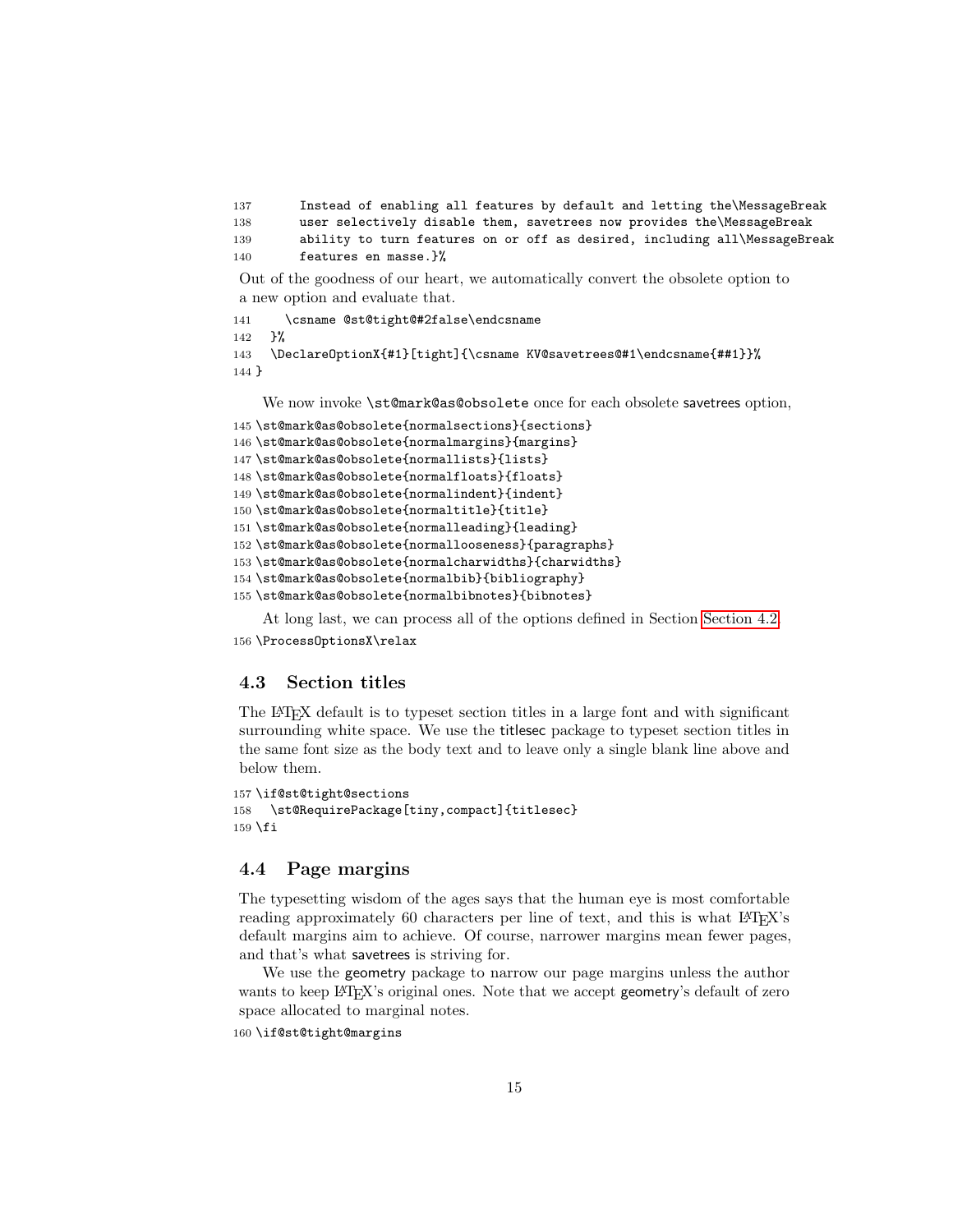```
161 \st@RequirePackage[lmargin=\st@margin@width,
162 rmargin=\st@margin@width,
163 tmargin=\st@margin@width,
164 bmargin=\st@margin@width,
165 includefoot,
166 footskip=2ex]{geometry}
167 \fi
```
#### 4.5 List spacing

We try to save space in itemized lists, enumerated lists, and description lists by reducing indentation and by eliminating pre-list and inter-item spacing altogether.

```
168 \if@st@tight@lists
```
The calc package helps simplify our list redefinitions.

```
169 \st@RequirePackage{calc}
```
itemize Except where indicated, the following code was taken directly from  $\mathbb{F} \text{Tr} X 2 \varepsilon$ 's definition of the itemize environment, in ltlists.dtx:

| 170 | \def\itemize{%                                                                         |
|-----|----------------------------------------------------------------------------------------|
| 171 | \ifnum \@itemdepth >\thr@@\@toodeep\else                                               |
| 172 | \advance\@itemdepth\@ne                                                                |
| 173 | \edef\@itemitem{labelitem\romannumeral\the\@itemdepth}%                                |
| 174 | \expandafter                                                                           |
| 175 | <b>\list</b>                                                                           |
| 176 | \csname\@itemitem\endcsname                                                            |
| 177 | $\{\def\mathcal= \#1{\hspace{-0.1cm}\hspace{-0.1cm}\hspace{-0.1cm}\hspace{-0.1cm} }\}$ |
|     | The following lines have been modified from the original.                              |
| 178 | \settowidth{\leftmargin}{\csname\@itemitem\endcsname}%                                 |
| 179 | \addtolength{\leftmargin}{\labelsep * \@itemdepth}%                                    |
| 180 | \setlength{\partopsep}{0pt plus 4pt}%                                                  |
| 181 | \setlength{\topsep}{0pt plus 4pt}%                                                     |
| 182 | \setlength{\itemsep}{0pt}%                                                             |
| 183 | \setlength{\parsep}{0pt}%                                                              |
| 184 | \setlength{\listparindent}{\st@parindent}%                                             |
|     |                                                                                        |

That's it for the modifications. We can now finish up the redefinition of itemize.

- 185 }%
- 186 \fi}

enumerate Except where indicated, the following code was taken directly from  $\mathbb{E} T_F X 2_\varepsilon$ 's definition of the enumerate environment, in ltlists.dtx:

- 187 \def\enumerate{%
- 188 \ifnum \@enumdepth >\thr@@\@toodeep\else
- 189 \advance\@enumdepth\@ne
- 190 \edef\@enumctr{enum\romannumeral\the\@enumdepth}%
- 191 \expandafter
- $192$   $\lambda$ list
- 193 \csname label\@enumctr\endcsname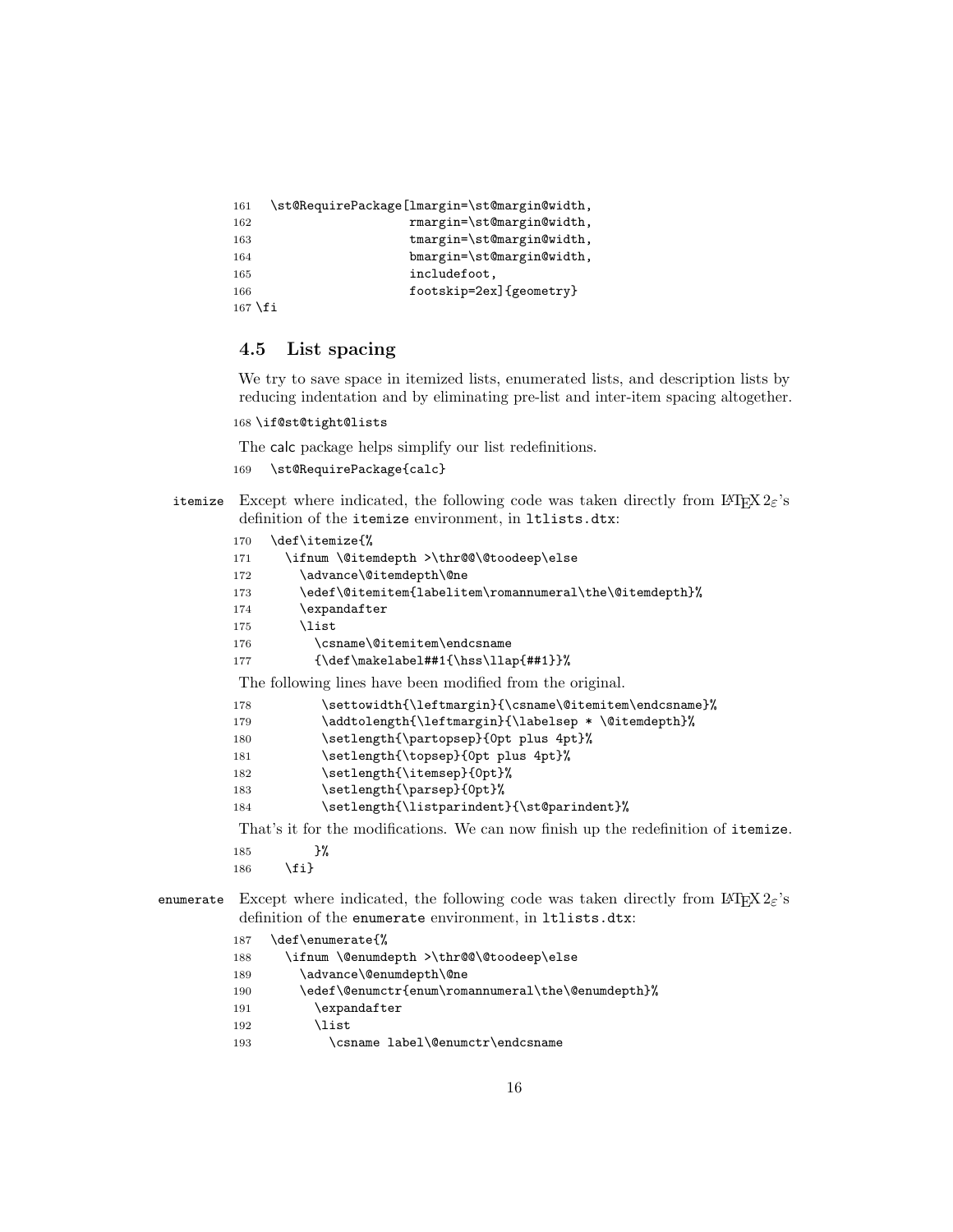| The following lines have been modified from the original.<br>\settowidth{\leftmargin}{\csname label\@enumctr\endcsname}%<br>195<br>\addtolength{\leftmargin}{\labelsep * \@enumdepth}%<br>196<br>\setlength{\partopsep}{0pt plus 4pt}%<br>197<br>\setlength{\topsep}{0pt plus 4pt}%<br>198<br>\setlength{\itemsep}{0pt}%<br>199<br>\setlength{\parsep}{0pt}%<br>200<br>\setlength{\listparindent}{\st@parindent}%<br>201<br>That's it for the modifications. We can now finish up the redefinition of enumerate.<br>202 | 194 | ${\text@enumerate\def\makelabel#1}(\hss\llf#1}$ |
|-------------------------------------------------------------------------------------------------------------------------------------------------------------------------------------------------------------------------------------------------------------------------------------------------------------------------------------------------------------------------------------------------------------------------------------------------------------------------------------------------------------------------|-----|-------------------------------------------------|
|                                                                                                                                                                                                                                                                                                                                                                                                                                                                                                                         |     |                                                 |
|                                                                                                                                                                                                                                                                                                                                                                                                                                                                                                                         |     |                                                 |
|                                                                                                                                                                                                                                                                                                                                                                                                                                                                                                                         |     |                                                 |
|                                                                                                                                                                                                                                                                                                                                                                                                                                                                                                                         |     |                                                 |
|                                                                                                                                                                                                                                                                                                                                                                                                                                                                                                                         |     |                                                 |
|                                                                                                                                                                                                                                                                                                                                                                                                                                                                                                                         |     |                                                 |
|                                                                                                                                                                                                                                                                                                                                                                                                                                                                                                                         |     |                                                 |
|                                                                                                                                                                                                                                                                                                                                                                                                                                                                                                                         |     |                                                 |
|                                                                                                                                                                                                                                                                                                                                                                                                                                                                                                                         |     |                                                 |
|                                                                                                                                                                                                                                                                                                                                                                                                                                                                                                                         |     |                                                 |

- 203  $\{f_i\}$
- description The description environment is a bit simpler than the itemize and enumerate environments; it's a direct application of list. All we need to do is reduce the left margin from the list default of 2 em to a slightly denser 1 pc.

```
204 \renewenvironment{description}{%
205 \begin{list}{}{\setlength{\leftmargin}{1pc}%
206 \setlength{\itemindent}{-\leftmargin}%
207 \setlength{\partopsep}{0pt plus 4pt}%
208 \setlength{\topsep}{0pt plus 4pt}%
209 \setlength{\itemsep}{0pt}%
210 \setlength{\parsep}{0pt}%
211 \setlength{\labelwidth}{0pt}%
212 \setlength{\listparindent}{\st@parindent}%
213 \let\makelabel\descriptionlabel}%
214 }{%
215 \end{list}
216 }
217 \fi
```
#### 4.6 Float placement

```
\topfraction
      \bottomfraction
       \textfraction
   \floatpagefraction
218 \if@st@tight@floats
      \dbltopfraction 219
\dblfloatpagefraction 220
                      LATEX normally doesn't try very hard to pack floats onto a page. The following
                       parameter changes attempt to reduce the number of float pages (and hence, total
                      pages).
                           \renewcommand{\topfraction}{0.85}
                           \renewcommand{\bottomfraction}{0.85}
                      221 \renewcommand{\textfraction}{0.1}
                      222 \renewcommand{\floatpagefraction}{0.85}
                      223 \renewcommand{\dbltopfraction}{0.85}
                      224 \renewcommand{\dblfloatpagefraction}{.85}
                      225 \setcounter{topnumber}{25}
                      226 \setcounter{bottomnumber}{25}
                      227 \setcounter{totalnumber}{25}
                      228 \setcounter{dbltopnumber}{25}
```

```
229 \fi
```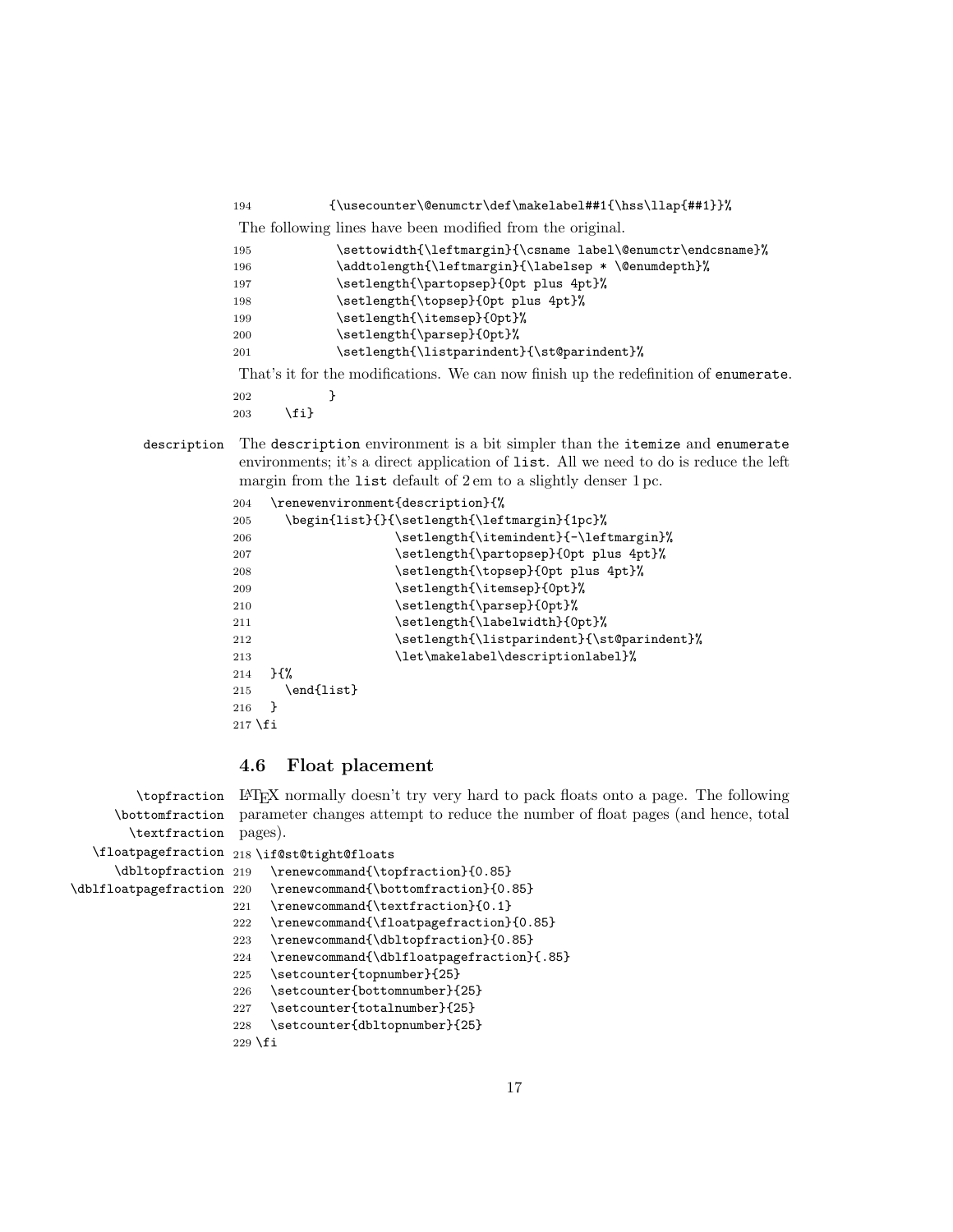### 4.7 Paragraph indentation

 $\Delta E$ T<sub>EX</sub> normally provides approximately 1.5 em of indentation at the start of each paragraph. We can save a little space by slightly reducing the indentation amount.

```
230 \if@st@tight@indent
231 \setlength{\parindent}{\st@parindent}
232 \fi
```
#### 4.8 Document title formatting

By default, the document title is typeset in the \LARGE font size, and the author list and date are typeset \large. We redefine \@maketitle to typeset the title \large and everything else in the body font. In addition, we remove the extra white space above the title and lessen the white space below the title.

233 \if@st@tight@title

\@maketitle The following was taken largely from classes.dtx, but modified as specified above.

```
234 \def\@maketitle{%
235 \newpage
236 \mbox{}%
237 \begingroup
238 \centering
239 \let \footnote \thanks
240 {\large \textbf{\@title}\par}
241 \vskip 0.5\baselineskip
242 \begin{tabular}[t]{c}%
243 \Cauthor
244 \end{tabular}\par
245 \vskip 0.5\baselineskip
246 \@date
247 \par
248 \endgroup
249 \vskip \baselineskip
250 }
251 \fi
```
#### 4.9 Interline spacing

\baselinestretch A document's page count can be reduced quite significantly by reducing the amount of white space between successive lines of text so that's exactly what we do below.

```
252 \if@st@tight@leading
```

```
253 \renewcommand{\baselinestretch}{\st@baselinestretch}
254 \fi
```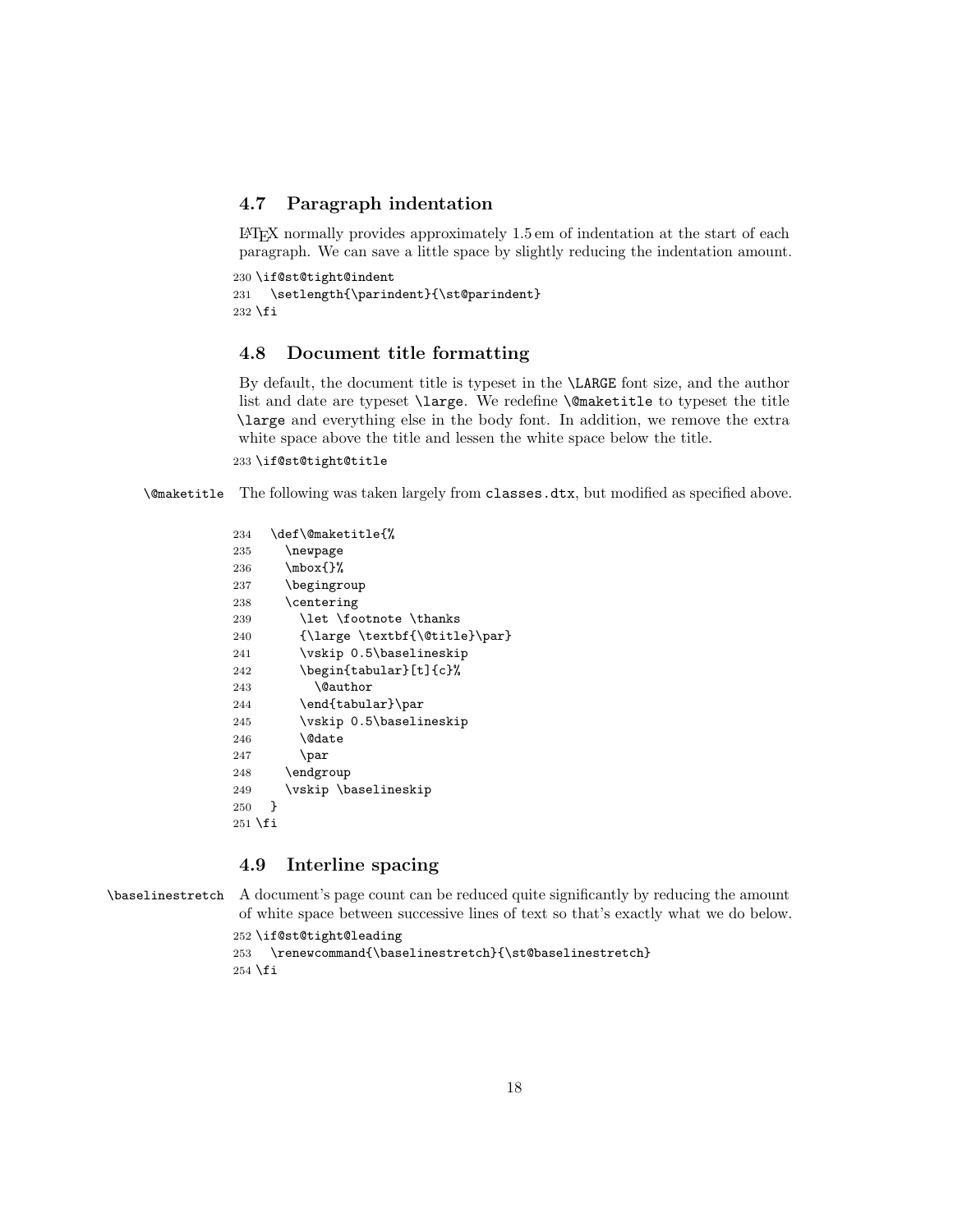#### 4.10 Paragraph looseness

Some paragraphs end with a lone word on the last line. If we can discourage such typesetting we can gain an extra line. The underlying mechanism we use is T<sub>E</sub>X's \looseness primitive, which encourages TEX to expand the current paragraph by a given number of lines. However, \looseness can be set to a negative number, which encourages T<sub>EX</sub> to shrink the current paragraph by a given number of lines. For this technique to work, the paragraph must be relatively long so TEX has enough shrinkable white space to work with.

Unfortunately, **\looseness** applies only to the current paragraph. We therefore use \everypar to inject \looseness=-1 into every paragraph. However, the approach is not quite so simple as the \looseness=-1 is not injected into list environments. We therefore use some tricky code due to Donald Arseneau to make the effect of \looseness=-1 as global as possible:

```
255 \if@st@tight@paragraphs
256 \let\markeverypar\everypar
257 \newtoks\everypar
258 \everypar\markeverypar
259 \markeverypar{\the\everypar\looseness=-1\relax}
260 \fi
```
Even when \everypar is used in the ordinary fashion it is likely to conflict with various LAT<sub>EX</sub> packages. Because the preceding code is a particularly tricky redefinition of \everypar it's likely that many documents will need to disable paragraph looseness by providing the paragraphs=normal option to savetrees.

#### 4.11 Font width

The microtype package provides LAT<sub>EX</sub> support for the font-expansion feature supported by pdfT<sub>EX</sub> and luaT<sub>EX</sub>. Font expansion is intended to improve text "color"—the even balance between ink and absence of ink on a page—by subtly expanding or narrowing character widths instead of by adding or removing white space. savetrees hijacks this feature as a space-saving mechanisms by specifying a maximum expansion of 0% of a character's natural width but a maximum contraction of greater than 0%. At the time of this writing, this feature works only with pdfLAT<sub>EX</sub> and LuaLAT<sub>EX</sub>.

```
261 \if@st@tight@charwidths
262 \ifpdf
263 \st@RequirePackage[stretch=0,shrink=\st@char@shrink]{microtype}
264 \fi
265 \fi
```
#### 4.12 Inter-character spacing

The microtype package provides LAT<sub>EX</sub> support for pdfT<sub>EX</sub>'s tracking feature. Rather than using tracking with a light touch and just in certain contexts (e.g., small caps), we instruct microtype to track somewhat aggressively, shaving off a few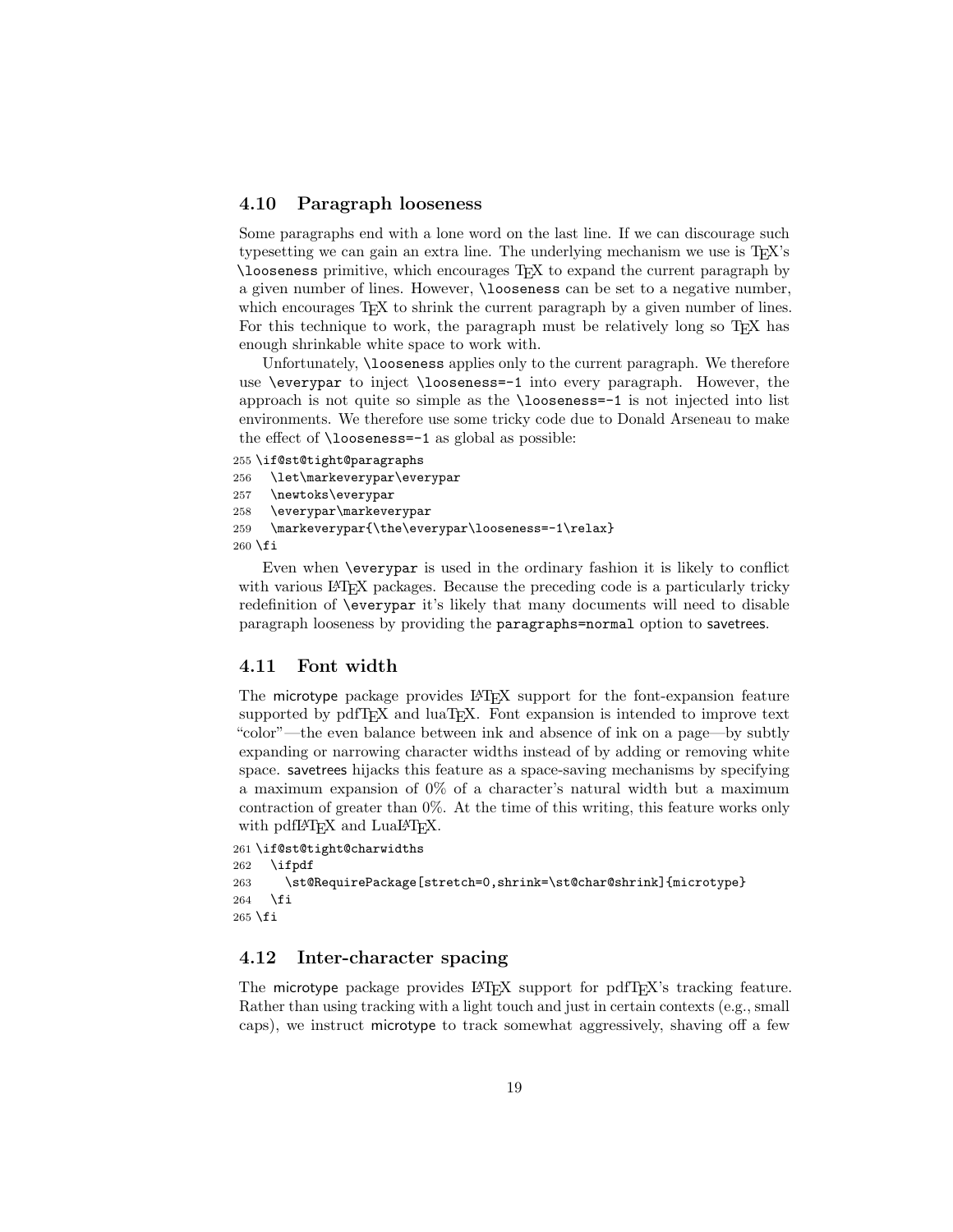percent of an em width between every pair of characters. At the time of this writing, this feature works only with pdfIAT<sub>E</sub>X.

```
266 \if@st@tight@tracking
267 \ifpdf
268 \ifluatex
269 \else
270 \st@RequirePackage[letterspace=\st@cspace@shrink,tracking=all]{microtype}
271 \fi
272 \fi
273 \fi
```
### 4.13 Inter-word spacing

Any font used by T<sub>E</sub>X is required to have at least seven \fontdimen parameters. \fontdimen2 represents the base inter-word spacing. (\fontdimen3 and \fontdimen4 represent, respectively, the amount by which inter-word spacing can stretch or shrink; savetrees does not currently alter those.) Here, we hook into  $\Delta E$ <sub>TEX</sub> 2<sub> $\varepsilon$ </sub>'s font-loading mechanism. Whenever a new font is loaded, we specify that the inter-word spacing for that font should be reduced.

```
274 \if@st@tight@wordspacing
```

```
275 \g@addto@macro\define@newfont{%
```

```
276 \fontdimen2\font@name=\st@wspace@factor\fontdimen2\font@name
277 }%
```
We also reduce the inter-word spacing for whatever font is currently loaded.

```
278 \fontdimen2\font@name=\st@wspace@factor\fontdimen2\font@name
279 \fi
```
#### 4.14 Bibliography formatting

There are two ways we save space when typesetting bibliographies. First, we omit blank linkes between entries. And second, we typeset the entire bibliography excluding the section title—with \small.

280 \if@st@tight@bibliography

```
thebibliography The following was taken largely from classes.dtx; see that file for additional
                 documentation. savetrees's modifications are indicated below.
```

```
281 \renewenvironment{thebibliography}[1]{%
```
In the article document class, a bibliography is a section called "\refname". In the report and book document classes, a bibliography is a *chapter* called "\bibname". In classes.dtx, the correct code is extracted by DocStrip. Here, we have to use an  $\iota$  x primitive to select the appropriate title and formatting.

```
282 \@ifundefined{chapter}{%
283 \section*{\refname
284 \@mkboth{\MakeUppercase\refname}{\MakeUppercase\refname}}%
285 }{%
286 \chapter*{\bibname
```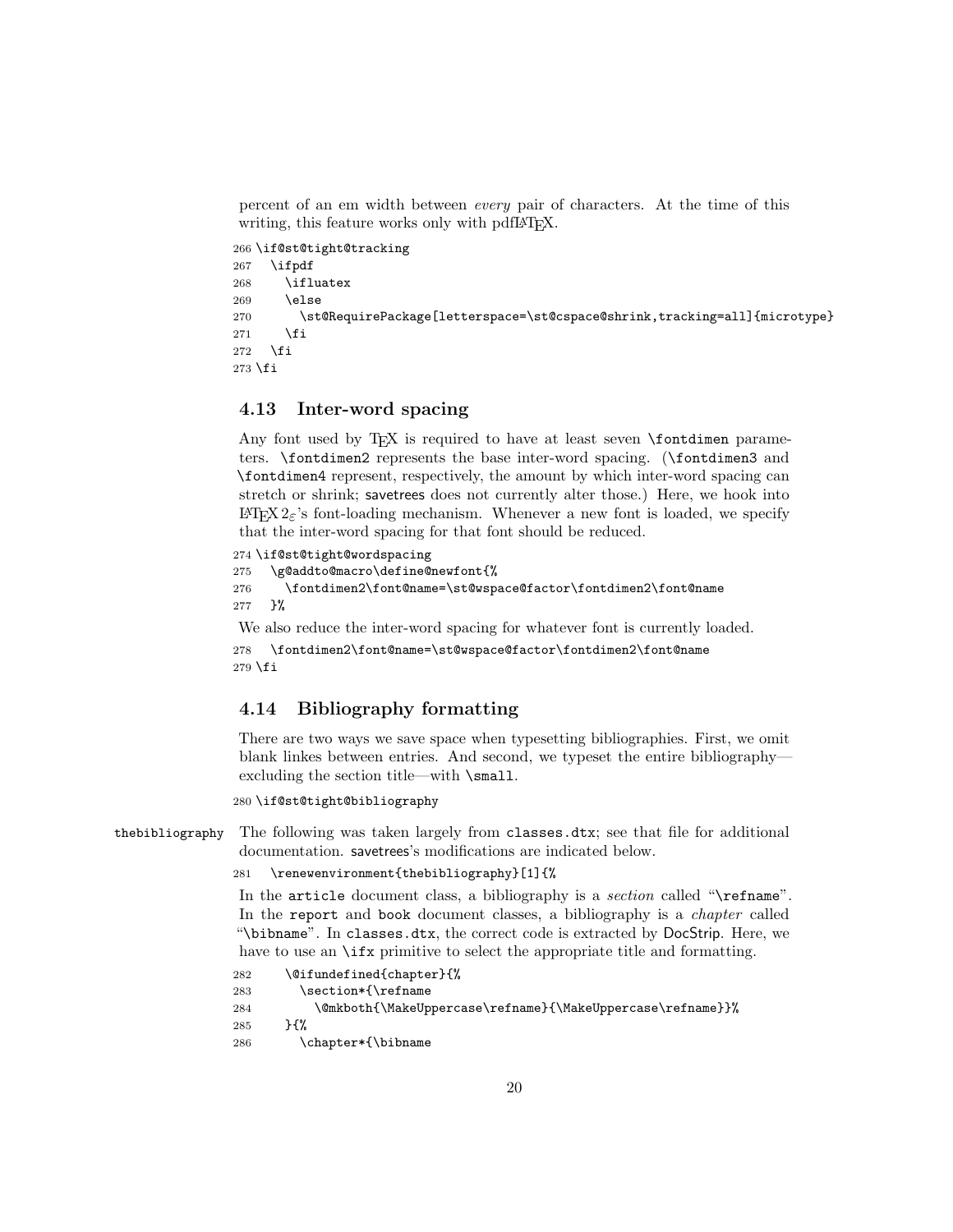\@mkboth{\MakeUppercase\bibname}{\MakeUppercase\bibname}}% }%

Back to the original code. . .

| 289 | \list{\@biblabel{\@arabic\c@enumiv}}%    |
|-----|------------------------------------------|
| 290 | {\settowidth\labelwidth{\@biblabel{#1}}% |
| 291 | \leftmargin\labelwidth                   |
| 292 | \advance\leftmargin\labelsep             |
|     |                                          |

We eliminate the space between paragraphs, and we set the space between items to only 1 pt. We could have set this to 0 pt., but the extra space helps keep the citation numbers' brackets from getting too close to each other, vertically.

| 293 | \setlength{\parsep}{0pt}%  |
|-----|----------------------------|
| 294 | \setlength{\itemsep}{1pt}% |

Back to the original code. . .

| 295 | <b>\@openbib@code</b>                        |
|-----|----------------------------------------------|
| 296 | \usecounter{enumiv}%                         |
| 297 | \let\p@enumiv\@empty                         |
| 298 | \renewcommand\theenumiv{\@arabic\c@enumiv}}% |
|     |                                              |

Although we kept the section title in its original size, we typeset the rest of the bibliography a little bit smaller.

299 \small

We finish up using the original code, except we reduce the club and widow penalties from 4000 to 150.

```
300 \sloppy
301 \clubpenalty150
302 \@clubpenalty \clubpenalty
303 \widowpenalty150%
304 \sfcode'\.\@m
305 }{%
306 \def\@noitemerr
307 {\@latex@warning{Empty 'thebibliography' environment}}%
308 \endlist<br>309 }
309 }
```
\bibfont If the biblatex package was loaded we use Biblatex's mechanisms for reducing the \bibitemsep font size to \small (\bibfont) and for omitting blank lines between bibliographic entries (\bibitemsep).

```
310 \AtBeginDocument{%
311 \@ifundefined{bibfont}{}{%
312 \renewcommand*{\bibfont}{\normalfont\small}%
313 \bibitemsep=0pt plus 2pt\relax
314 }%
315 }%
316 \fi
```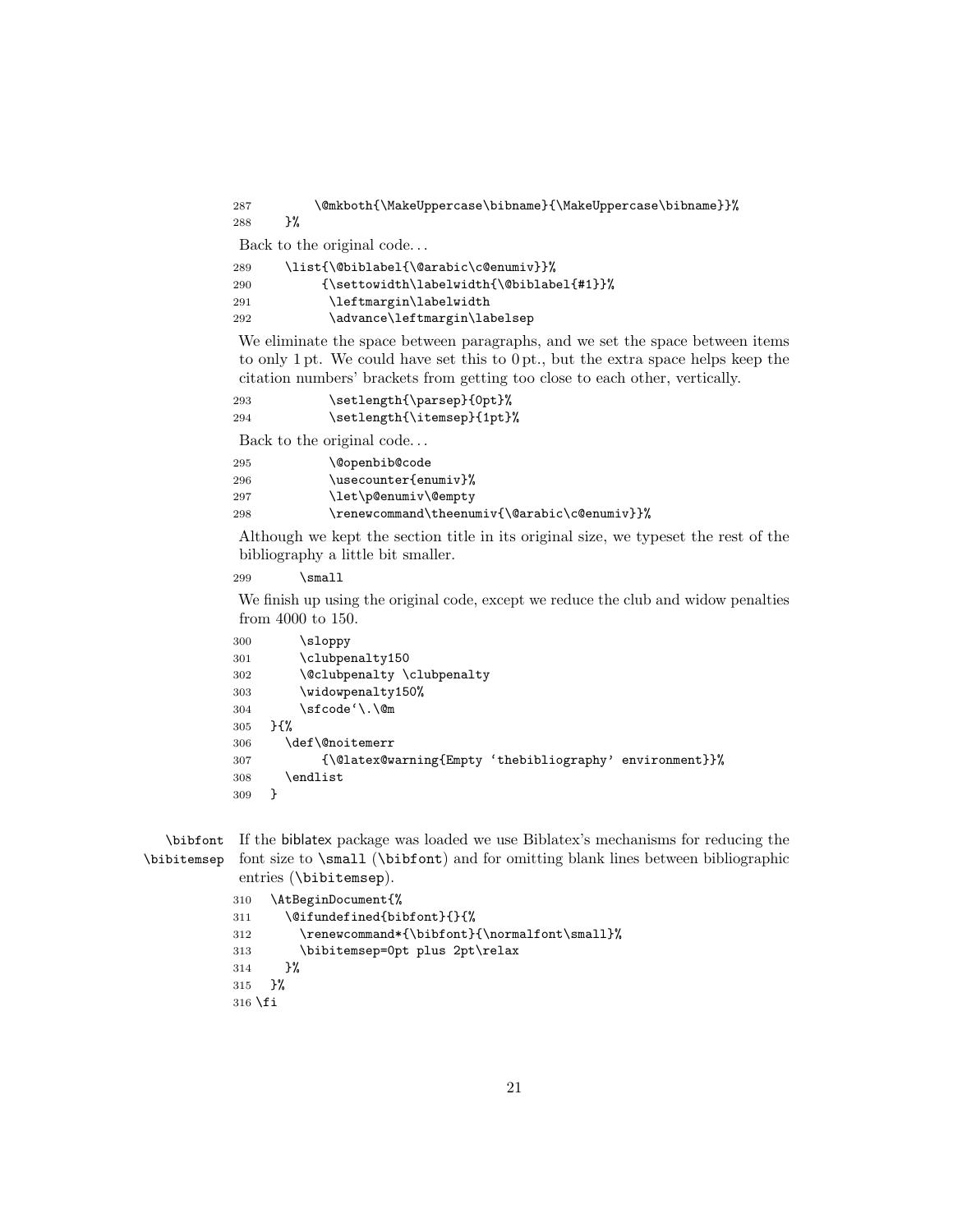#### <span id="page-21-0"></span>4.15 Bibliographic notes

\savetreesbibnote The bibliographies output by the savetrees.bst BIBT<sub>E</sub>X style (presented in [Section 5\)](#page-22-0) surround all NOTE fields with a call to the \savetreesbibnote macro. As a result, this macro must be defined for savetrees.bst to work. By default, \savetreesbibnote is defined to do nothing. Howevever, setting bibnotes=normal indicates that \savetreesbibnote should instead output its argument as is.

#### 317 \if@st@tight@bibnotes

To supppress a NOTE field, we also have to gobble the period following the note. Otherwise, the bibliography will show two periods surrounding an empty note.

```
318 \newcommand{\savetreesbibnote}[1]{\@gobble}
319 \else
320 \newcommand{\savetreesbibnote}[1]{#1}
321 \fi
```
#### 4.16 Page breaks within bibliographies

The Biblatex package strongly discourages TEX from breaking pages within a bibliographic entry. Instead, TEX is told to favor pushing an entire bibliographic entry onto the next page. Setting bibbreaks=tight changes Biblatex's behavior to allow page breaks to appear anywhere in a bibliography. The setting has no effect on  $BIBT<sub>F</sub>X$ , only Biblatex.

```
322 \if@st@tight@bibbreaks
323 \AtBeginDocument{%
324 \@difundefined{bibsetup}{}{%
```
\bibsetup The biblatex package was loaded. Redefine its \bibsetup hook.

```
325 \renewcommand*{\bibsetup}{%
326 \interlinepenalty=100\relax
327 \widowpenalty=100\relax
328 \clubpenalty=100\relax
329 \raggedbottom
330 \frenchspacing
331 \biburlsetup
332 }%
333 }%
334 }%
335 \fi
```
#### 4.17 Mathematical expressions

By default, mathematical expressions contain substantial white space around operators, relations, etc. Here, we shave approximately three math units off each of \thinmuskip, \medmuskip, and \thickmuskip. This needs to happen after the \begin{document} so that the new values don't get overwritten.

336 \if@st@tight@mathspacing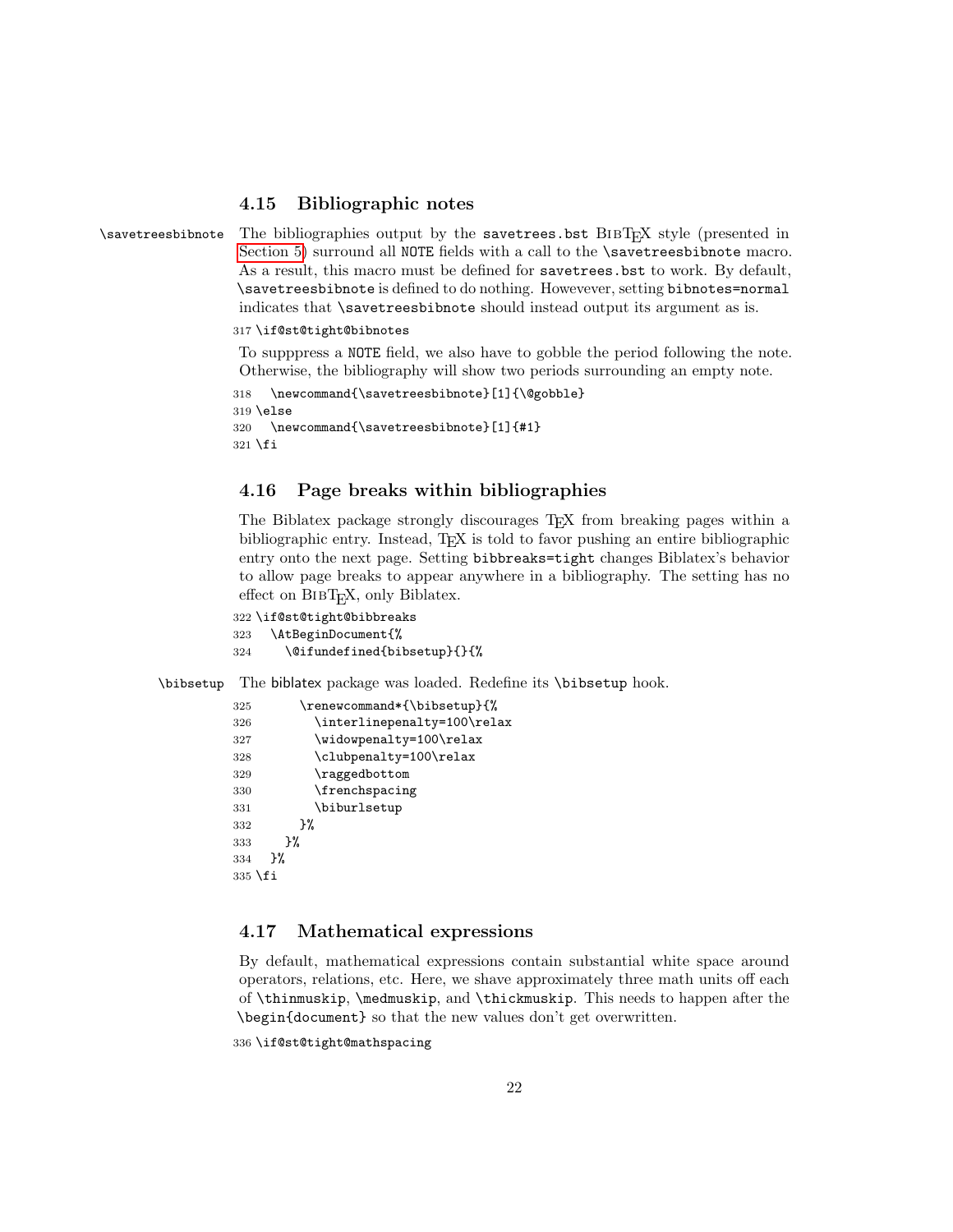```
337 \AtBeginDocument{%
338 \thinmuskip=0mu plus 3mu
339 \medmuskip=1mu plus 4mu
340 \thickmuskip=2mu plus 5mu
341 }
342 \fi
```
#### 4.18 Displayed mathematics

Displayed mathematical expressions are normally offset from the surrounding text with vertical white space. Here, we set the amount of vertical white space to zero. This needs to happen after the \begin{document} so that the new values don't get overwritten.

```
343 \if@st@tight@mathdisplays
344 \AtBeginDocument{%
345 \abovedisplayskip=0pt plus 3pt
346 \belowdisplayskip=0pt plus 3pt
347 \abovedisplayshortskip=0pt plus 3pt
348 \belowdisplayshortskip=0pt plus 3pt
349 }
350 \fi
```
## <span id="page-22-0"></span>5 Implementation of the BibT<sub>E</sub>X style file

In addition to a LATEX  $2\varepsilon$  style, the savetrees package also includes a BIBTEX style, savetrees.bst. savetrees.bst was generated with the help of Patrick W. Daly's custom-bib package. The following options were provided to merlin.mbs:

> lang, nm-init, ed-au, nmdash, nmlm, x2, m2, isbn, issn, pp, ed, abr, ednx, xedn, jabr, nfss

Because savetrees.bst is a generated file—and can be regenerated using the options listed above—it is unnecessary to list the complete source code in this document. Rather, only the hand-modified parts are presented below.



format.note is the first of two functions modified by hand. The modification involves placing the entire note field within \savetreesbibnote{...}. This enables savetrees.sty to selectively define \savetreesbibnote to either output its argument as is or discard it (and the subsequent period). See [Section 4.15](#page-21-0) for savetrees.sty's definition of \savetreesbibnote.

351 FUNCTION {format.note} 352 {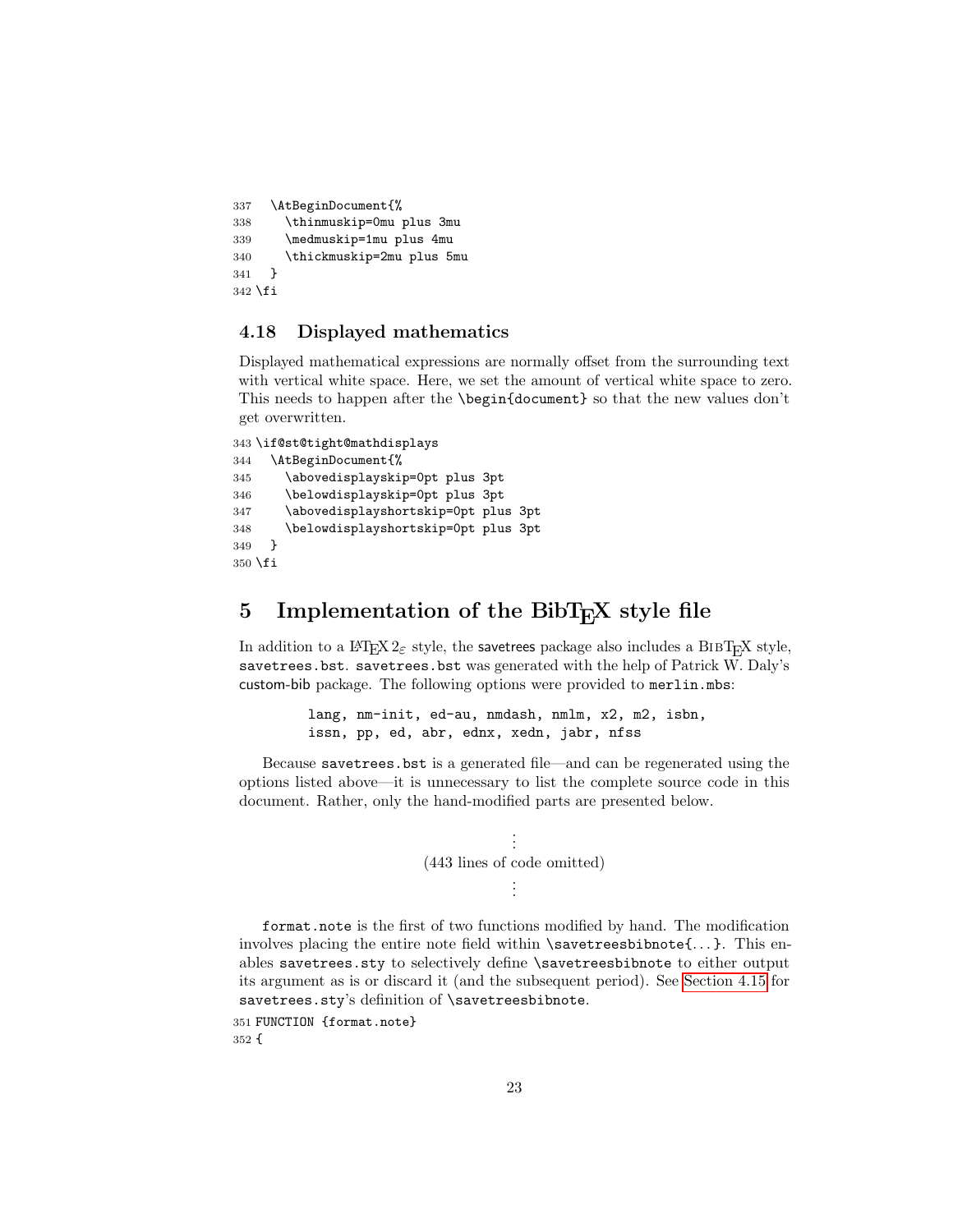```
353 note empty$
354 { "" }
355 { "\savetreesbibnote{"
356 note #1 #1 substring$
357 duplicate \sqrt[8]{"} =
358 'skip$
359 { output.state mid.sentence =
360 { "l" }
361 { "u" }
362 if$
363 change.case$
364 }
365 if$
366 note #2 global.max$ substring$ *
367 "}" * *
368 }
369 if$
370 }
                                .
                                .
                                .
                     (914 lines of code omitted)
                                .
                                .
                                .
```
begin.bib is the second of two functions modified by hand. The modification is to have the function write some additional code to the .bbl file to define \savetreesbibnote as the identity function if that macro is not already defined.

```
371 FUNCTION {begin.bib}
372 { preamble$ empty$
373 'skip$
374 { preamble$ write$ newline$ }
375 if$
376 "\begin{thebibliography}{" longest.label * "}" *
377 write$ newline$
378 "\providecommand*{\selectlanguage}[1]{\relax}%"
379 write$ newline$
380 "\providecommand*{\savetreesbibnote}[1]{#1}%"
381 write$ newline$
382 }
                                       .
                                       .
                                       .
                           (13 lines of code omitted)
                                       .
                                       .
                                       .
```
# 6 Implementation of the Biblatex style files

We define an analogue of savetrees.bst [\(Section 5\)](#page-22-0) for Biblatex. This comprises two files: a bibliography style, savetrees.bbx [\(Section 6.1\)](#page-24-0), and a citation style,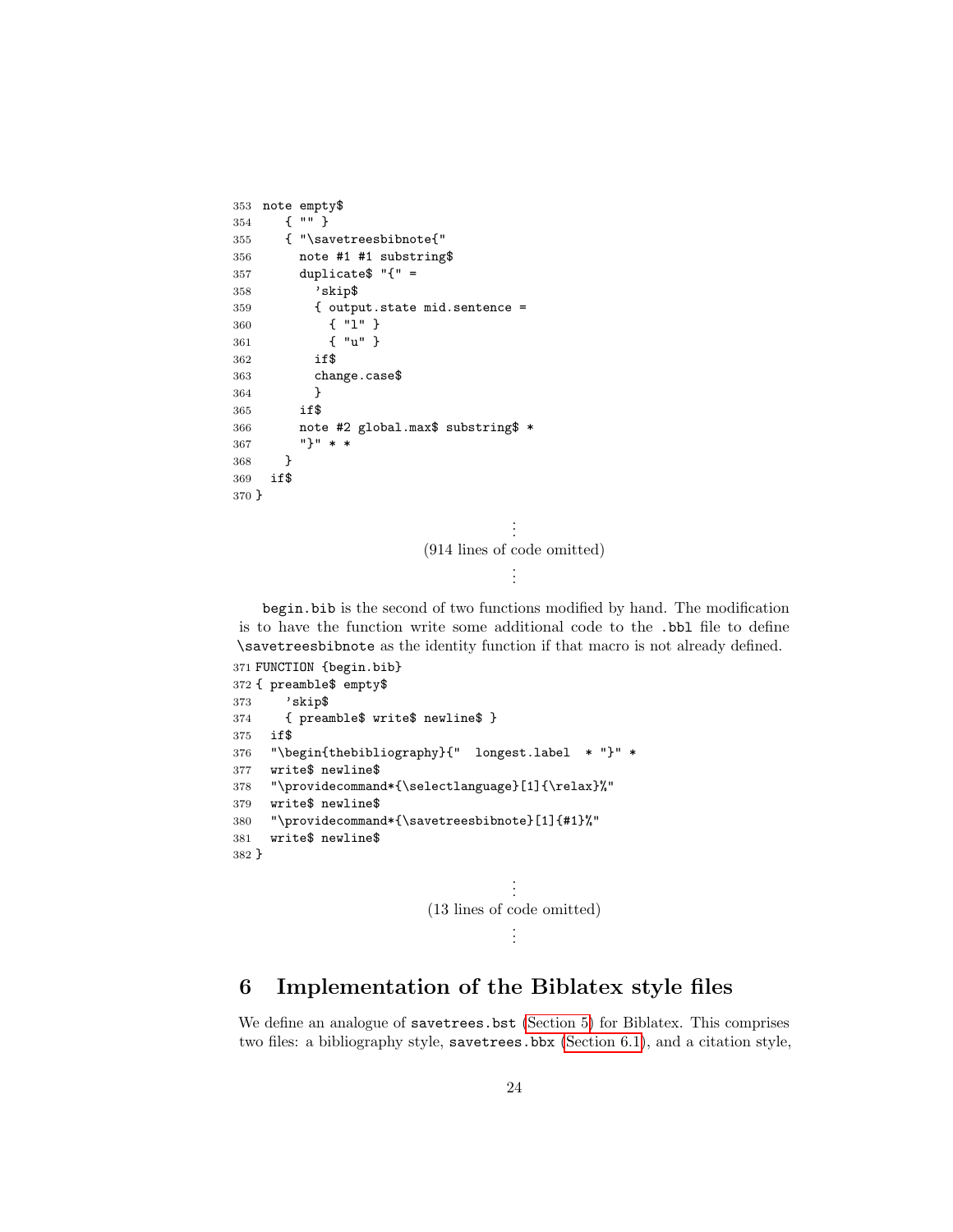savetrees.cbx [\(Section 6.2\)](#page-24-1).

#### <span id="page-24-0"></span>6.1 Implementation of savetrees.bbx

Biblatex's default numeric-comp bibliography style is already fairly abbreviated so we begin with that and merely make a few changes to reduce the number of authors before "et al." kicks in; use initials for all given and middle names,; suppress typesetting ISBNs, URLs, DOIs, and eprint IDs; and honor savetrees's bibnotes option.

```
383 \RequireBibliographyStyle{numeric-comp}
384
385 \ExecuteBibliographyOptions{%
386 maxnames = 2,
387 minnames = 2,
388 firstinits = true,
389 isbn = false,
390 url = false,
391 doi = false,
392 eprint = false
393 }
394
395 \AtBeginDocument{%
396 \@ifundefined{if@st@tight@bibnotes}{}{%
397 \if@st@tight@bibnotes
398 \DeclareFieldFormat{note}{}%
399 \fi
400 }%
401 }
```
#### <span id="page-24-1"></span>6.2 Implementation of savetrees.cbx

The corresponding savetrees.cbx citation style is even more trivial than savetrees.bbx. It simply defines itself as an alias for Biblatex's standard numeric-comp citation style.

```
402 \RequireCitationStyle{numeric-comp}
```
## A Average character widths of common fonts

Question: What's the narrowest font?

Answer: It depends upon how you measure. [Table 5](#page-25-1) shows, for various 10 pt. fonts, the width in points of 1000 lowercase letters with relative frequencies chosen to match "typical" English text. There are 130 e's, 93 t's, 78 n's, 77 r's, and so forth down the frequency distribution. According to the table, Times is statistically likely to be the best typeface for maximizing the amount of text on the page.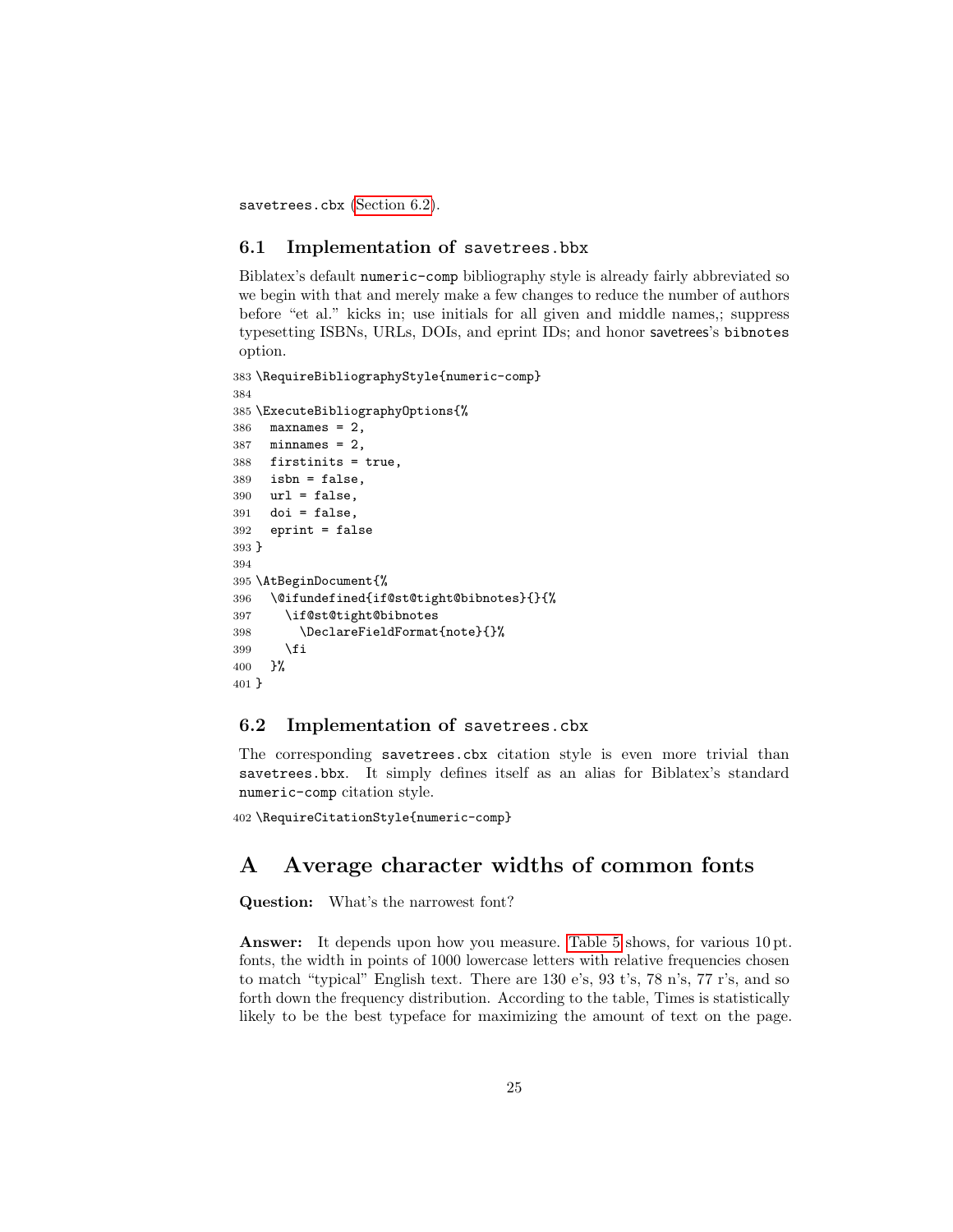| Typeface               | Package   | Avg. width $(pt.)$ |
|------------------------|-----------|--------------------|
| Times                  | mathptmx  | 4.26901            |
| Computer Modern        | (default) | 4.62675            |
| Charter                | charter   | 4.6762             |
| Helvetica              | helvet    | 4.70108            |
| Palatino               | mathpazo  | 4.79744            |
| Utopia                 | utopia    | 4.92876            |
| New Century Schoolbook | newcent   | 4.98047            |
| Avant Garde            | avant     | 5.22113            |
| Bookman                | bookman   | 5.23056            |
| Courier                | courier   | 6                  |

<span id="page-25-1"></span>However, Times may not be the narrowest for your document; you'll have to experiment and see.

Table 5: Common fonts sorted by increasing width

Although savetrees does not automatically change the document font it does specify that character glyphs may be typeset narrower than normal (cf. the charwidth option). Note, however, that savetrees unfortunately has no control over precisely which lines of text are typeset with narrow characters. This narrowing technique works only with pdfLATEX, so that program should be used if possible to maximize the space-saving achievable with savetrees.

### <span id="page-25-0"></span>B Gallery of space-saving techniques

[Figure 1](#page-26-0) through [Figure 7](#page-29-0) on pages [27](#page-26-0)[–30](#page-29-0) provide examples of some of the ways that savetrees saves space when typesetting text. Each figure showcases a single space-saving technique in isolation. The default pararameters are used for each technique. [Table 4 on page 6](#page-5-0) documents the package options that can be used to refine these parameters either to save more space or to make the typesetting less offensive.

[Figure 1](#page-26-0) shows how setting lists=tight saves space by reducing the white space above, below, and within list environments (in this case, the itemize environment). [Figure 2](#page-26-1) shows how setting mathspacing=tight saves space by typesetting mathematical expressions denser. [Figure 3](#page-27-0) shows how setting mathdisplays=tight removes the space around mathematical displays  $(e.g., \ \lceil \ldots \rceil)$  or  $\begin{subarray}{c}$  or  $\deg$  in {equation}.  $\end{subarray}$ . [Figure 4](#page-27-1) shows how setting wordspacing=tight saves space by typesetting words closer together. [Fig](#page-28-0)[ure 5](#page-28-0) shows how setting tracking=tight saves space by typesetting the characters within a word closer together. [Figure 6](#page-28-1) shows how setting charwidths=tight saves space by narrowing the individual character glyphs without affecting the font's point size (height) or amount of white space. Finally, [Figure 7](#page-29-0) shows how setting leading=tight saves space by removing white space between adjacent lines of text. Again, these techniques are shown with their default parameters, which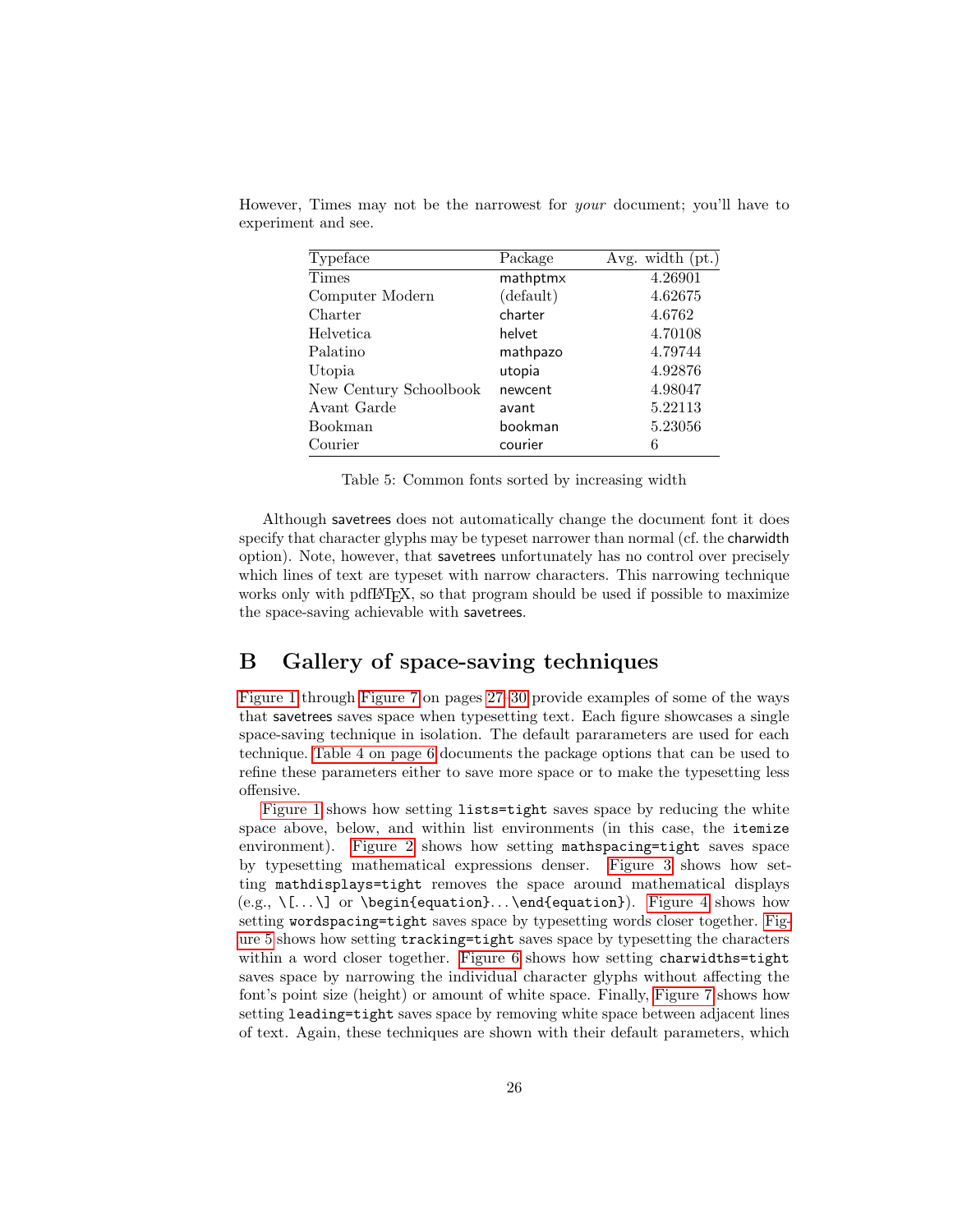can be adjusted if desired.

While [Figure 1](#page-26-0) through [Figure 7](#page-29-0) each illustrate a single space-saving technique, [Figure 8 on page 30](#page-29-1) demonstrates that when multiple techniques are used in combination, the benefits are essentially additive.

<span id="page-26-0"></span>

Figure 1: Effect of the lists option

<span id="page-26-1"></span>Lorem ipsum dolor sit amet, consectetur adipiscing elit  $\mathcal{H} = T + V$  quisque feugiat  $T = \frac{p^2}{2m}$  lacinia mauris  $V =$  $V(q)$  ut tincidunt. Etiam ligula dolor  ${\cal H}=\sum_i\dot{q}_i\frac{\partial {\cal L}}{\partial \dot{q}_i}-{\cal L}=\sum_i\dot{q}_ip_i-{\cal L}$  eget nulla.

Lorem ipsum dolor sit amet, consectetur adipiscing elit  $\mathcal{H} = T + V$  quisque feugiat  $T = \frac{p^2}{2m}$  lacinia mauris  $V = V(q)$ ut tincidunt. Etiam ligula dolor P  $\mathcal{H}$  $_i \dot{q}_i \frac{\partial \mathcal{L}}{\partial \dot{q}_i} - \mathcal{L} = \sum_i \dot{q}_i p_i - \mathcal{L}$  eget nulla.

(a) mathspacing=normal

(b) mathspacing=tight



## Change History

| v1.0                                               | cated space for the footer $\dots$ 15       |
|----------------------------------------------------|---------------------------------------------|
| General: Initial version $\dots \dots 1$           | thebibliography: Modified to use            |
| v1.1                                               | the more robust <b>\@ifundefined</b>        |
| the bibliography: Modified to test                 | macro to test for the existence             |
| for $\text{other}, \text{not } \text{bihname}.$ 20 | of $\char`>chapter \ldots \ldots \ldots 20$ |
| v1.2                                               | v1.2a                                       |
| General: Added support for reduc-                  | General: Appended \relax to                 |
| ing paragraph looseness $\ldots$ 19                | \looseness=-1 to avoid discard-             |
| Made the top margin consistent                     | ing any leading digits appearing            |
| with the other margins and allo-                   | in a paragraph $\dots \dots \dots \dots 19$ |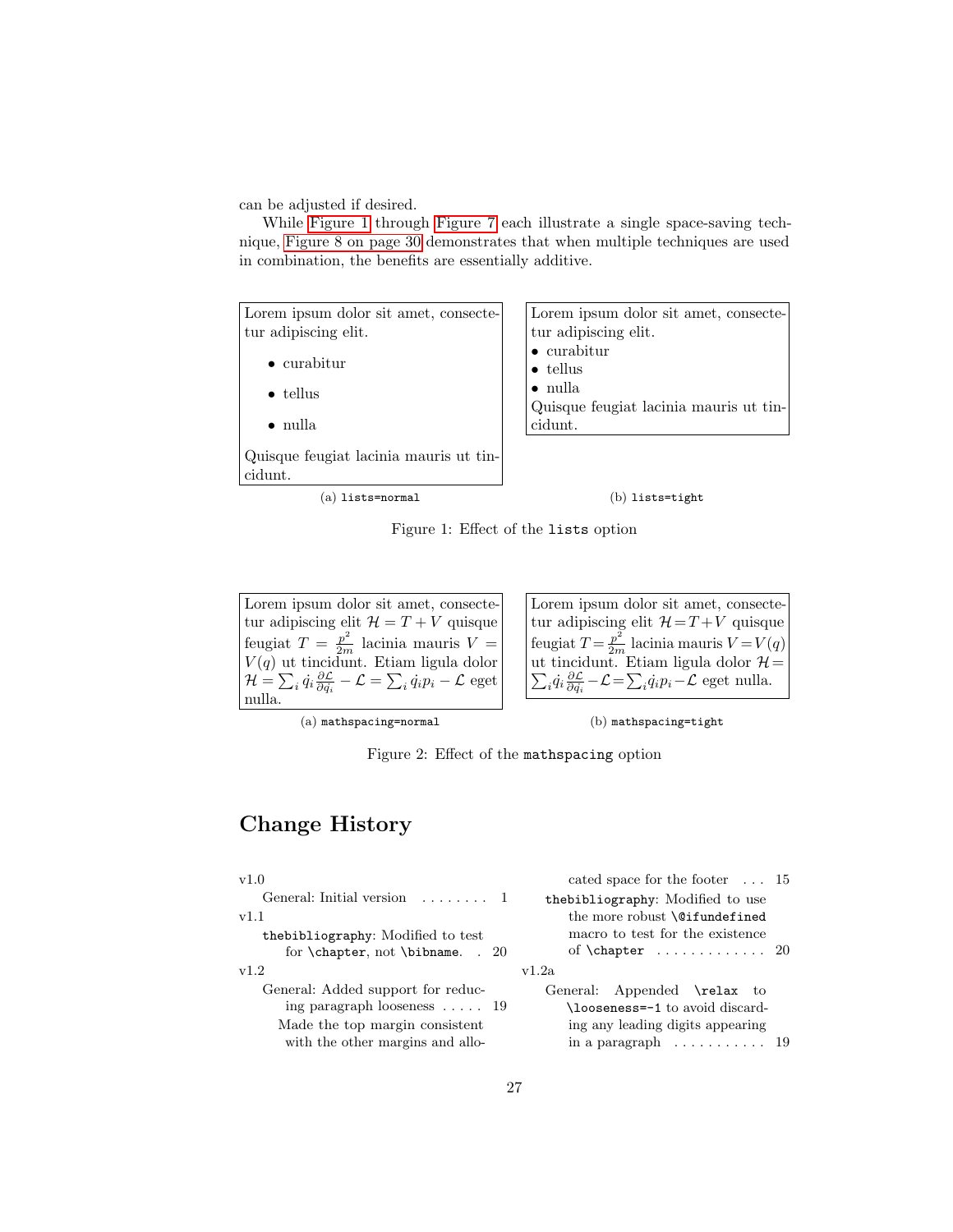<span id="page-27-0"></span>Lorem ipsum dolor sit amet, consectetur adipiscing elit. Etiam dapibus  $d\mathcal{L} = \sum$ i  $\int$ ∂ $\mathcal{L}$  $\frac{\partial \mathcal{L}}{\partial q_i}{\rm d} q_i + p_i {\rm d} \dot{q}_i\bigg) + \frac{\partial \mathcal{L}}{\partial t} {\rm d} t$ tempus dolor ac dignissim. Etiam

ligula dolor, varius at rutrum. (a) mathdisplays=normal

Lorem ipsum dolor sit amet, consectetur adipiscing elit. Etiam dapibus  $d\mathcal{L} = \sum$ i  $\theta$  $\frac{\partial \mathcal{L}}{\partial q_i}{\rm d} q_i + p_i{\rm d} \dot{q}_i\bigg) + \frac{\partial \mathcal{L}}{\partial t}{\rm d} t$ tempus dolor ac dignissim. Etiam ligula dolor, varius at rutrum.

(b) mathdisplays=tight

Figure 3: Effect of the mathdisplays option

<span id="page-27-1"></span>Lorem ipsum dolor sit amet, consectetur adipiscing elit. Etiam dapibus tempus dolor ac dignissim. Nam et ante eu velit interdum bibendum. Etiam ligula dolor, varius at rutrum at, porta vitæ lacus. Cras et elit ut lectus aliquet scelerisque ut sed arcu. Morbi eleifend iaculis augue non tristique. Præsent cursus iaculis diam et tristique. Curabitur facilisis, eros in scelerisque mollis, diam ante mollis purus, vel euismod neque velit vitæ augue. In sit amet nulla odio, at ultrices dui. Quisque venenatis velit eget nulla ultrices rutrum. In hac habitasse platea dictumst. Ænean odio turpis, laoreet non vulputate eu, fermentum sed metus.

Lorem ipsum dolor sit amet, consectetur adipiscing elit. Etiam dapibus tempus dolor ac dignissim. Nam et ante eu velit interdum bibendum. Etiam ligula dolor, varius at rutrum at, porta vitæ lacus. Cras et elit ut lectus aliquet scelerisque ut sed arcu. Morbi eleifend iaculis augue non tristique. Præsent cursus iaculis diam et tristique. Curabitur facilisis, eros in scelerisque mollis, diam ante mollis purus, vel euismod neque velit vitæ augue. In sit amet nulla odio, at ultrices dui. Quisque venenatis velit eget nulla ultrices rutrum. In hac habitasse platea dictumst. Ænean odio turpis, laoreet non vulputate eu, fermentum sed metus.

(a) wordspacing=normal

(b) wordspacing=tight

Figure 4: Effect of the wordspacing option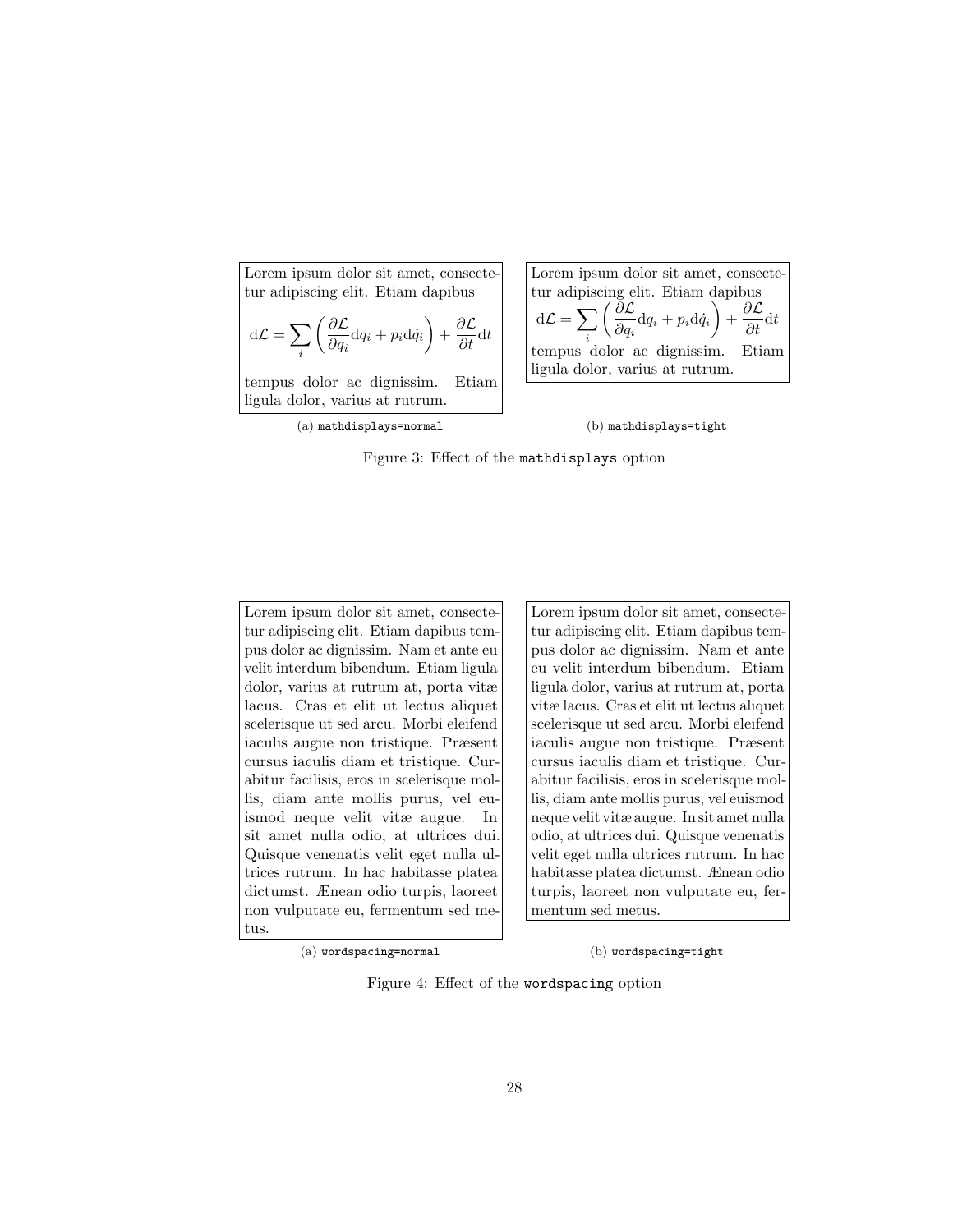<span id="page-28-0"></span>Lorem ipsum dolor sit amet, consectetur adipiscing elit. Etiam dapibus tempus dolor ac dignissim. Nam et ante eu velit interdum bibendum. Etiam ligula dolor, varius at rutrum at, porta vitæ lacus. Cras et elit ut lectus aliquet scelerisque ut sed arcu. Morbi eleifend iaculis augue non tristique. Præsent cursus iaculis diam et tristique. Curabitur facilisis, eros in scelerisque mollis, diam ante mollis purus, vel euismod neque velit vitæ augue. In sit amet nulla odio, at ultrices dui. Quisque venenatis velit eget nulla ultrices rutrum. In hac habitasse platea dictumst. Ænean odio turpis, laoreet non vulputate eu, fermentum sed metus.

Lorem ipsum dolor sit amet, consectetur adipiscing elit. Etiam dapibus tempus dolor ac dignissim. Nam et ante eu velit interdum bibendum. Etiam ligula dolor, varius at rutrum at, porta vitæ lacus. Cras et elit ut lectus aliquet scelerisque ut sed arcu. Morbi eleifend iaculis augue non tristique. Præsent cursus iaculis diam et tristique. Curabitur facilisis, eros in scelerisque mollis, diam ante mollis purus, vel euismod neque velit vitæ augue. In sit amet nulla odio, at ultrices dui. Quisque venenatis velit eget nulla ultrices rutrum. In hac habitasse platea dictumst. Ænean odio turpis, laoreet non vulputate eu, fermentum sed metus.

(a) tracking=normal

(b) tracking=tight

Figure 5: Effect of the tracking option

<span id="page-28-1"></span>Lorem ipsum dolor sit amet, consectetur adipiscing elit. Etiam dapibus tempus dolor ac dignissim. Nam et ante eu velit interdum bibendum. Etiam ligula dolor, varius at rutrum at, porta vitæ lacus. Cras et elit ut lectus aliquet scelerisque ut sed arcu. Morbi eleifend iaculis augue non tristique. Præsent cursus iaculis diam et tristique. Curabitur facilisis, eros in scelerisque mollis, diam ante mollis purus, vel euismod neque velit vitæ augue. In sit amet nulla odio, at ultrices dui. Quisque venenatis velit eget nulla ultrices rutrum. In hac habitasse platea dictumst. Ænean odio turpis, laoreet non vulputate eu, fermentum sed metus.

Lorem ipsum dolor sit amet, consectetur adipiscing elit. Etiam dapibus tempus dolor ac dignissim. Nam et ante eu velit interdum bibendum. Etiam ligula dolor, varius at rutrum at, porta vitæ lacus. Cras et elit ut lectus aliquet scelerisque ut sed arcu. Morbi eleifend iaculis augue non tristique. Præsent cursus iaculis diam et tristique. Curabitur facilisis, eros in scelerisque mollis, diam ante mollis purus, vel euismod neque velit vitæ augue. In sit amet nulla odio, at ultrices dui. Quisque venenatis velit eget nulla ultrices rutrum. In hac habitasse platea dictumst. Ænean odio turpis, laoreet non vulputate eu, fermentum sed metus.

(a) charwidths=normal

#### (b) charwidths=tight

Figure 6: Effect of the charwidths option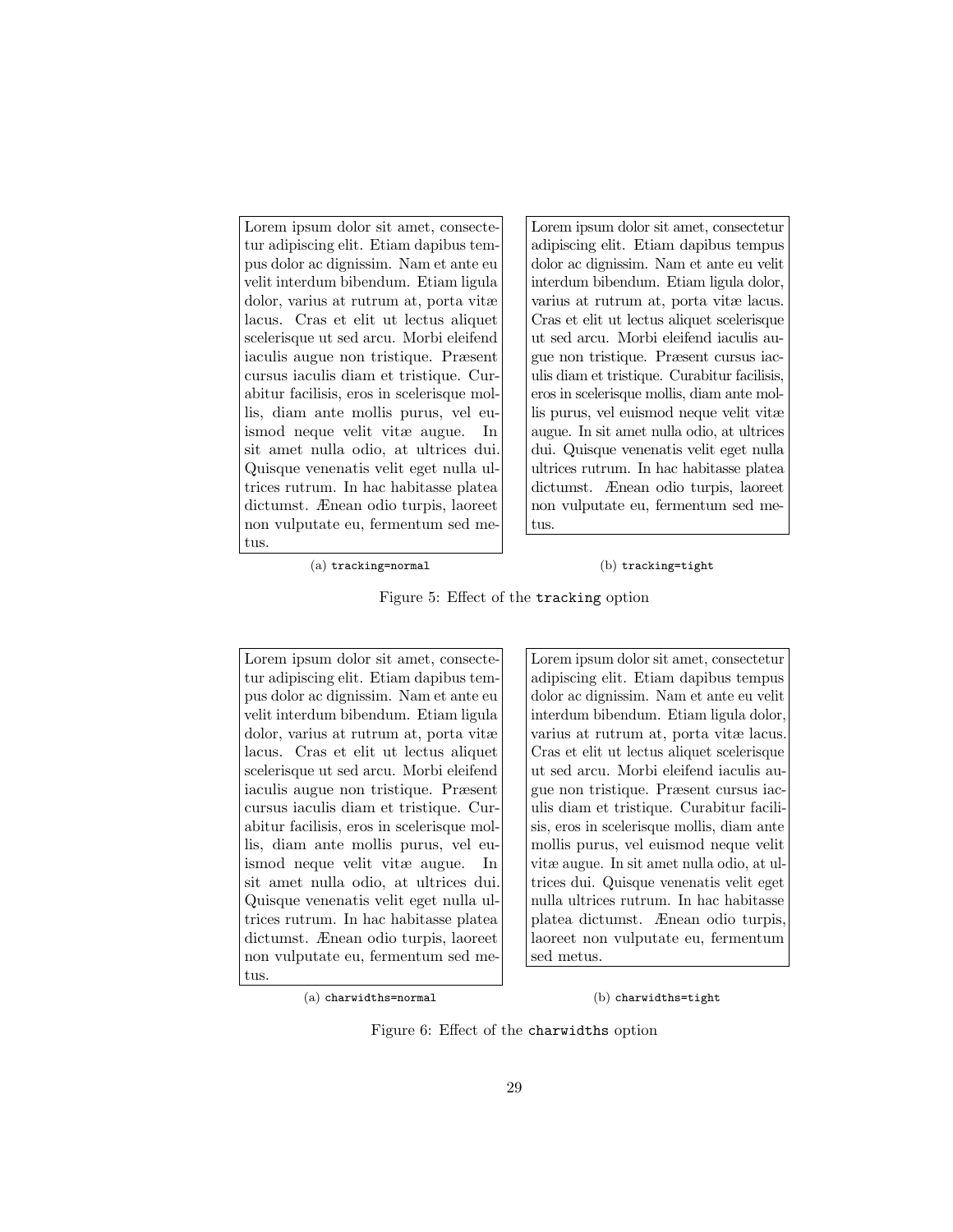<span id="page-29-0"></span>Lorem ipsum dolor sit amet, consectetur adipiscing elit. Etiam dapibus tempus dolor ac dignissim. Nam et ante eu velit interdum bibendum. Etiam ligula dolor, varius at rutrum at, porta vitæ lacus. Cras et elit ut lectus aliquet scelerisque ut sed arcu. Morbi eleifend iaculis augue non tristique. Præsent cursus iaculis diam et tristique. Curabitur facilisis, eros in scelerisque mollis, diam ante mollis purus, vel euismod neque velit vitæ augue. In sit amet nulla odio, at ultrices dui. Quisque venenatis velit eget nulla ultrices rutrum. In hac habitasse platea dictumst. Ænean odio turpis, laoreet non vulputate eu, fermentum sed metus.

Lorem ipsum dolor sit amet, consectetur adipiscing elit. Etiam dapibus tempus dolor ac dignissim. Nam et ante eu velit interdum bibendum. Etiam ligula dolor, varius at rutrum at, porta vitæ lacus. Cras et elit ut lectus aliquet scelerisque ut sed arcu. Morbi eleifend iaculis augue non tristique. Præsent cursus iaculis diam et tristique. Curabitur facilisis, eros in scelerisque mollis, diam ante mollis purus, vel euismod neque velit vitæ augue. In sit amet nulla odio, at ultrices dui. Quisque venenatis velit eget nulla ultrices rutrum. In hac habitasse platea dictumst. Ænean odio turpis, laoreet non vulputate eu, fermentum sed metus.

(a) leading=normal

#### (b) leading=tight

Figure 7: Effect of the leading option

<span id="page-29-1"></span>Lorem ipsum dolor sit amet, consectetur adipiscing elit. Etiam dapibus tempus dolor ac dignissim. Nam et ante eu velit interdum bibendum. Etiam ligula dolor, varius at rutrum at, porta vitæ lacus. Cras et elit ut lectus aliquet scelerisque ut sed arcu. Morbi eleifend iaculis augue non tristique. Præsent cursus iaculis diam et tristique. Curabitur facilisis, eros in scelerisque mollis, diam ante mollis purus, vel euismod neque velit vitæ augue. In sit amet nulla odio, at ultrices dui. Quisque venenatis velit eget nulla ultrices rutrum. In hac habitasse platea dictumst. Ænean odio turpis, laoreet non vulputate eu, fermentum sed metus.

Lorem ipsum dolor sit amet, consectetur adipiscing elit. Etiam dapibus tempus dolor ac dignissim. Nam et ante eu velit interdum bibendum. Etiam ligula dolor, varius at rutrum at, porta vitæ lacus. Cras et elit ut lectus aliquet scelerisque ut sed arcu. Morbi eleifend iaculis augue non tristique. Præsent cursus iaculis diam et tristique. Curabitur facilisis, eros in scelerisque mollis, diam ante mollis purus, vel euismod neque velit vitæ augue. In sit amet nulla odio, at ultrices dui. Quisque venenatis velit eget nulla ultrices rutrum. In hac habitasse platea dictumst. Ænean odio turpis, laoreet non vulputate eu, fermentum sed metus.

(b) wordspacing=tight, tracking=tight, charwidths=tight, leading=tight

Figure 8: Combined effect of using multiple options

<sup>(</sup>a) all=normal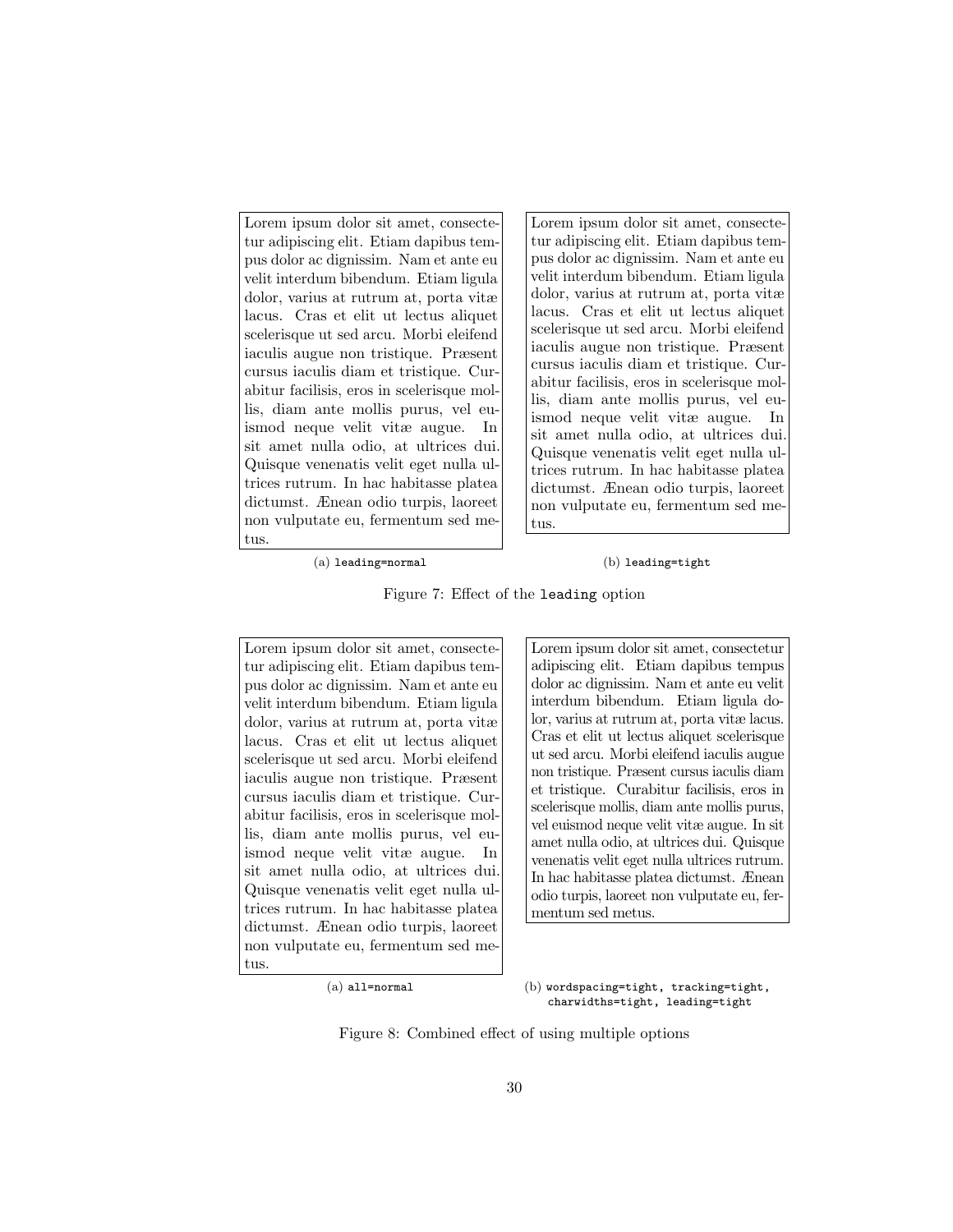| v1.3                                                                                                                                                                                                                                                                                                 | Introduced the subtle, moderate,                                                                                                                                                                                                                                       |
|------------------------------------------------------------------------------------------------------------------------------------------------------------------------------------------------------------------------------------------------------------------------------------------------------|------------------------------------------------------------------------------------------------------------------------------------------------------------------------------------------------------------------------------------------------------------------------|
| General: Added support for narrow-                                                                                                                                                                                                                                                                   | and extreme package options . 12                                                                                                                                                                                                                                       |
| ing font widths $\dots \dots \dots \dots \dots$ 19                                                                                                                                                                                                                                                   | description: Reduced vertical                                                                                                                                                                                                                                          |
| v2.0                                                                                                                                                                                                                                                                                                 | space before and within the                                                                                                                                                                                                                                            |
| General: Added package options for<br>altering various formatting pa-<br>rameters $\dots \dots \dots \dots \dots \dots 13$<br>Added support for reducing inter-<br>character spacing $\ldots \ldots \ldots$ 19<br>Added support for reducing inter-<br>word spacing $\ldots \ldots \ldots \ldots 20$ | list<br>17<br>enumerate: Reduced vertical space<br>before the list $\dots \dots \dots \dots 17$<br>itemize: Reduced vertical space be-<br>fore the list $\dots \dots \dots \dots \dots 16$<br>v2.2<br>General: Disabled tracking's ef-<br>fect except when called from |
| Made savetrees bib work in-<br>dependently of savetrees.sty<br>by<br>having it<br>define<br>\savetreesbibnote if not al-<br>ready defined $\ldots \ldots \ldots 24$                                                                                                                                  | pdfIATFX, and disabled char-<br>widths's effect except when<br>called from either pdfIATFX or<br>$LuaLFT$ <sub>F</sub> X 1<br>v2.3                                                                                                                                     |
| Removed the awkward-to-use<br>makethin script now that the<br>microtype package can shrink<br>character widths more automat-<br>ically $\ldots \ldots \ldots \ldots \ldots \ldots 7$                                                                                                                 | General: Added support for allow-<br>ing page breaks within Biblatex<br>bibliographies $\ldots \ldots \ldots$<br>22<br>Included style files for Biblatex<br>25<br>Made bibliography=tight work                                                                         |
| v2.1<br>General: Added support for remov-<br>ing vertical space around dis-<br>played mathematics $\dots \dots$<br>23                                                                                                                                                                                | with Biblatex, not just $BIBT_FX$ 21<br>thebibliography: Reduced club<br>and widow penalties from 4000<br>to $150$<br>21                                                                                                                                               |
| Added support for squeezing                                                                                                                                                                                                                                                                          | v2.4                                                                                                                                                                                                                                                                   |
| space out of mathematical ex-                                                                                                                                                                                                                                                                        | <b>\@maketitle:</b> Remove even more                                                                                                                                                                                                                                   |
| $presisions \ldots \ldots \ldots \ldots$<br>22                                                                                                                                                                                                                                                       | white space above the title $\ldots$<br>18                                                                                                                                                                                                                             |

# Index

Numbers written in italic refer to the page where the corresponding entry is described; numbers underlined refer to the code line of the definition; numbers in roman refer to the code lines where the entry is used.

| Symbols | $\setminus$ @st@tight@charwidthstrue  40,58                                                              |
|---------|----------------------------------------------------------------------------------------------------------|
|         |                                                                                                          |
|         | \@elt  16,18 \@st@tight@floatstrue $35,53$                                                               |
|         | $\texttt{\&\mathcal{S}}, 71$                                                                             |
|         | $\texttt{{\char'134}^\@st@bibbreak }$ reaksfalse $45,80$ $\texttt{{\char'134}^\@st@tindenttrue}$ $36,54$ |
|         | $\texttt{Qst@tight@bibbreakstrue  45, 63 } \texttt{Qst@tight@leadingfalse  38, 73}$                      |
|         | $\texttt{Qst@tight@bibliographyfalse}$ . 43, 78 $\texttt{Qt@dt@leadingtrue}$ 38, 56                      |
|         | \@st@tight@bibliographytrue $\underline{43}$ , 61 \@st@tight@listsfalse $\underline{34}$ , 69            |
|         | $\texttt{Qst@tight@bibnotesfalse}$ 44,79 $\texttt{Qst@tight@liststrue}$ 34,52                            |
|         | $\texttt{Qst@tight@bibnotextrue   44, 62 } \texttt{Qst@tight@marginsfalse   33, 68}$                     |
|         | \@st@tight@charwidthsfalse $\underline{40}$ , 75 \@st@tight@marginstrue  33, 51                          |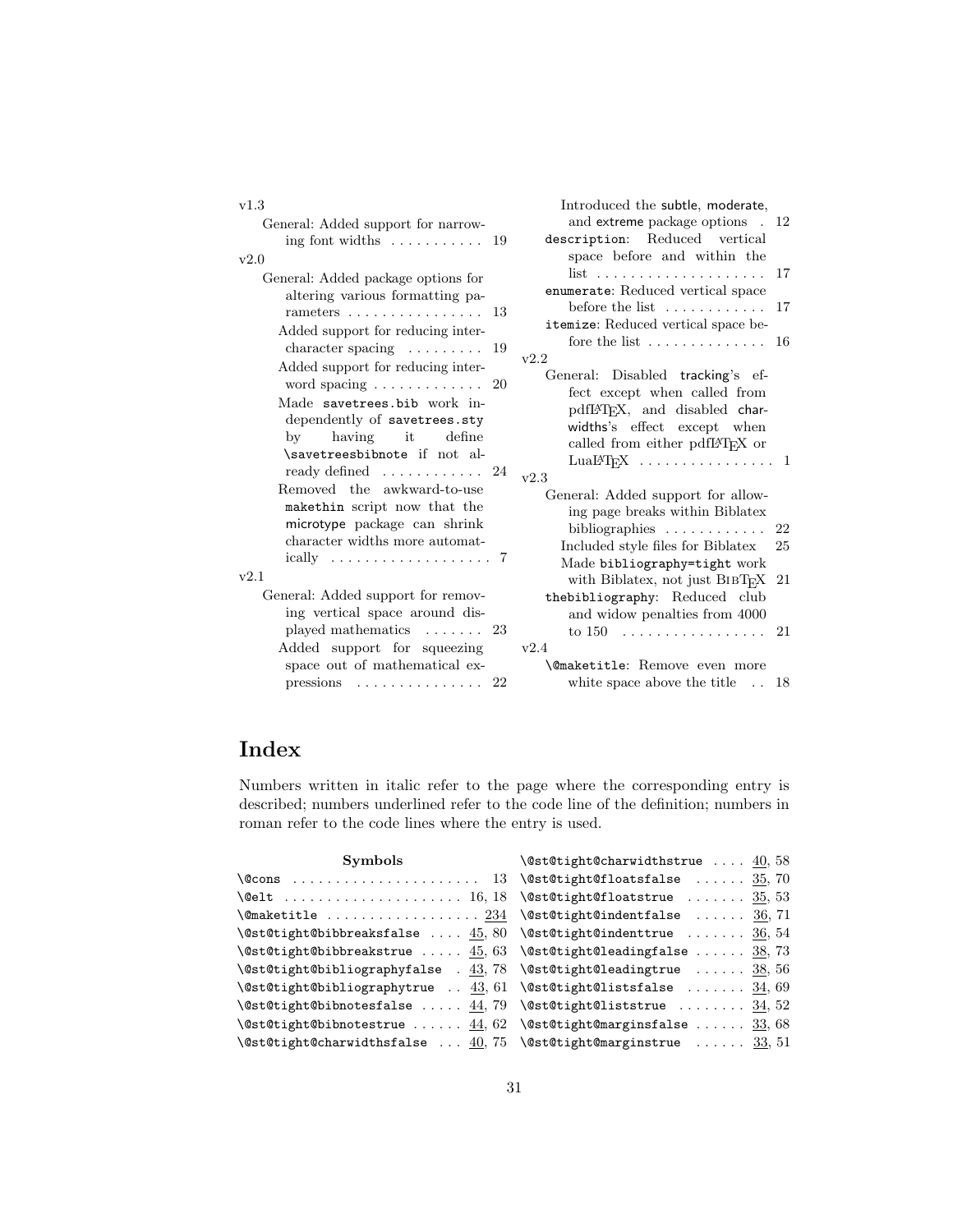| $\texttt{\texttt{QstC}tight@math display="inline">\texttt{Cmathdisplaysfalse}}$ . 47,82 | description (environment) $\ldots \ldots \ldots 204$                                 |
|-----------------------------------------------------------------------------------------|--------------------------------------------------------------------------------------|
| $\text{Qst@tight@mathdisplaystrue}$ 47, 65                                              |                                                                                      |
| $\setminus$ @st@tight@mathspacingfalse  46, 81                                          | E                                                                                    |
| $\text{Qst@tight@mathspacingtrue}$ 46, 64                                               |                                                                                      |
| $\text{Qst@tight@paragraphsfalse}$ 39, 74                                               | $\text{enumerate} \dots \dots \dots \dots \dots \dots \dots \dots \dots \dots \dots$ |
| $\text{Qst@tight@paragraphstrue} \dots \underline{39}, 57$                              | enumerate (environment) $\ldots \ldots \ldots 187$                                   |
| $\setminus$ @st@tight@sectionsfalse  32, 67                                             | environments:                                                                        |
| $\setminus$ @st@tight@sectionstrue $32, 50$                                             | description $204$                                                                    |
| $\setminus$ @st@tight@titlefalse $37, 72$                                               | enumerate  187                                                                       |
| $\setminus$ @st@tight@titletrue $37,55$                                                 | itemize $\ldots \ldots \ldots \ldots \ldots \ldots 170$                              |
| $\text{Qst@tight@trackingfalse}$ 41,76                                                  | the bibliography $\ldots \ldots \ldots 281$                                          |
| $\setminus$ @st@tight@trackingtrue  41, 59                                              | \everypar $\ldots \ldots \ldots \ldots \ldots \ 256\text{--}259$                     |
| $\setminus$ @st@tight@wordspacingfalse $42, 77$                                         | $\text{ExecuteBibliography}$ Options  385                                            |
| $\setminus$ @st@tight@wordspacingtrue $42,60$                                           |                                                                                      |
|                                                                                         |                                                                                      |

### A

| \abovedisplayshortskip  347 \floatpagefraction $218$                                            |  |
|-------------------------------------------------------------------------------------------------|--|
| \abovedisplayskip 345 floats (package option) $\ldots \ldots \ldots$ 35                         |  |
| all (package option) $\dots \dots \dots \dots$ 85 \font@name $\dots \dots \dots \dots$ 276, 278 |  |
|                                                                                                 |  |
| \AtEndOfPackage  15 \frenchspacing  330                                                         |  |

#### $\, {\bf B}$

| $\verb+\baselines  tch \dots \dots 252$                    |  |
|------------------------------------------------------------|--|
| \begingroup  237                                           |  |
| $\verb+\belowdisplay+ bortskip + \ldots + 348$             |  |
| \belowdisplayskip  346                                     |  |
| bibbreaks (package option) $\ldots \ldots \frac{45}{2}$    |  |
|                                                            |  |
|                                                            |  |
| bibliography (package option) $\ldots \ldots$ 43           |  |
| bibnotes (package option) $\ldots \ldots \ldots$ 44        |  |
|                                                            |  |
| $\big\{\n  bitburlsetup \ldots \ldots \ldots \quad 331\n $ |  |
| $\hbox{\tt bottomfraction}$ 218                            |  |

#### C

| $\centerdot$ $\centerdot$ $\centerdot$ $\centerdot$ $\centerdot$ $\centerdot$ $\centerdot$ $\centerdot$ $\centerdot$ $\centerdot$ $\centerdot$ $\centerdot$ $\centerdot$ $\centerdot$ $\centerdot$ $\centerdot$ $\centerdot$ $\centerdot$ $\centerdot$ $\centerdot$ $\centerdot$ $\centerdot$ $\centerdot$ $\centerdot$ $\centerdot$ $\centerdot$ $\centerdot$ $\centerdot$ $\centerdot$ $\centerdot$ $\centerdot$ $\centerdot$ $\centerdot$ $\centerdot$ $\centerdot$ $\centerdot$ $\centerdot$ |  |
|--------------------------------------------------------------------------------------------------------------------------------------------------------------------------------------------------------------------------------------------------------------------------------------------------------------------------------------------------------------------------------------------------------------------------------------------------------------------------------------------------|--|
| charwidthfraction (package option) $\ldots$ 123                                                                                                                                                                                                                                                                                                                                                                                                                                                  |  |
| charwidths (package option) $\ldots \ldots$ 40                                                                                                                                                                                                                                                                                                                                                                                                                                                   |  |

#### $\mathbf D$

| $\Delta$ PeclareFieldFormat 398                          |  |
|----------------------------------------------------------|--|
| $\Delta$ PeclareOptionX  30, 85,                         |  |
| 97, 109, 110, 113-116, 124, 132, 143                     |  |
| $\{define@choicekey \dots \dots \dots \ 23, 48\}$        |  |
| $\{\text{define@key } \dots \dots \dots \ 86, 98, 134\}$ |  |
| $\text{define@newfont} \dots \dots \dots \dots \ 275$    |  |

#### I

F

| $\iint@st@tight@bibbreaks$ $\underline{45}$ , $322$                                                                                                                                                                                                                                                                                                                                                                                                                                                                                                                   |                 |
|-----------------------------------------------------------------------------------------------------------------------------------------------------------------------------------------------------------------------------------------------------------------------------------------------------------------------------------------------------------------------------------------------------------------------------------------------------------------------------------------------------------------------------------------------------------------------|-----------------|
| \if@st@tight@bibliography  43, 280                                                                                                                                                                                                                                                                                                                                                                                                                                                                                                                                    |                 |
| \if@st@tight@bibnotes $\ldots$ $\underline{44}$ , 317, 397                                                                                                                                                                                                                                                                                                                                                                                                                                                                                                            |                 |
| \if@st@tight@charwidths $40, 261$                                                                                                                                                                                                                                                                                                                                                                                                                                                                                                                                     |                 |
| $\iint@st@tightharpoonup floats$ $\underline{35}$ , 218                                                                                                                                                                                                                                                                                                                                                                                                                                                                                                               |                 |
| $\iint@st@tigh@indent   36, 230$                                                                                                                                                                                                                                                                                                                                                                                                                                                                                                                                      |                 |
| \if@st@tight@leading $38, 252$                                                                                                                                                                                                                                                                                                                                                                                                                                                                                                                                        |                 |
| $\left\{\text{distAtightClass}\dots\right\}$ 34, 168                                                                                                                                                                                                                                                                                                                                                                                                                                                                                                                  |                 |
| $\iint$ est@tight@margins  33, 160                                                                                                                                                                                                                                                                                                                                                                                                                                                                                                                                    |                 |
| \if@st@tight@mathdisplays  47, 343                                                                                                                                                                                                                                                                                                                                                                                                                                                                                                                                    |                 |
| \if@st@tight@mathspacing $46,336$                                                                                                                                                                                                                                                                                                                                                                                                                                                                                                                                     |                 |
| $\iint@st@tight@paragraphs \ldots 39, 255$                                                                                                                                                                                                                                                                                                                                                                                                                                                                                                                            |                 |
| $\left\{ \right\}$ $\ldots$ $\frac{32}{157}$                                                                                                                                                                                                                                                                                                                                                                                                                                                                                                                          |                 |
| $\iint@st@tightharpoonup" 1$ 37, 233                                                                                                                                                                                                                                                                                                                                                                                                                                                                                                                                  |                 |
| \if@st@tight@tracking $\underline{41}$ , 266                                                                                                                                                                                                                                                                                                                                                                                                                                                                                                                          |                 |
| \if@st@tight@wordspacing $42, 274$                                                                                                                                                                                                                                                                                                                                                                                                                                                                                                                                    |                 |
| $\left\{\text{ifluate } \dots \dots \dots \dots \dots \ 268\right\}$                                                                                                                                                                                                                                                                                                                                                                                                                                                                                                  |                 |
| $\left\{ \left( \left. \ldots \right) \ldots \right. \left. \ldots \right. \left. \left. \right. \left. \right. \right. \left. \left. \right. \right. \left. \right. \right. \left. \right. \right. \left. \left. \right. \right. \left. \right. \left. \right. \right. \left. \left. \right. \right. \left. \left. \right. \right. \left. \left. \right. \right. \left. \right. \left. \right. \left. \right. \left. \right. \left. \right. \left. \right. \left. \right. \left. \right. \left. \right. \left. \right. \left. \right. \right. \left. \left. \right.$ |                 |
| indent (package option) $\ldots \ldots \ldots$ 36                                                                                                                                                                                                                                                                                                                                                                                                                                                                                                                     |                 |
| $\int$ interlinepenalty  326                                                                                                                                                                                                                                                                                                                                                                                                                                                                                                                                          |                 |
| <b>\itemize</b>                                                                                                                                                                                                                                                                                                                                                                                                                                                                                                                                                       |                 |
| <b>itemize</b> (environment) $\dots\dots\dots\ 170$                                                                                                                                                                                                                                                                                                                                                                                                                                                                                                                   |                 |
| \itemsep  182, 199, 209, 294                                                                                                                                                                                                                                                                                                                                                                                                                                                                                                                                          |                 |
|                                                                                                                                                                                                                                                                                                                                                                                                                                                                                                                                                                       |                 |
| K                                                                                                                                                                                                                                                                                                                                                                                                                                                                                                                                                                     |                 |
| $VVA$ gayotroog@all                                                                                                                                                                                                                                                                                                                                                                                                                                                                                                                                                   | $\overline{AB}$ |

#### $\N$ W@savetrees@all ..............  $48$  $\N$ KV@savetrees@bibbreaks ........  $45$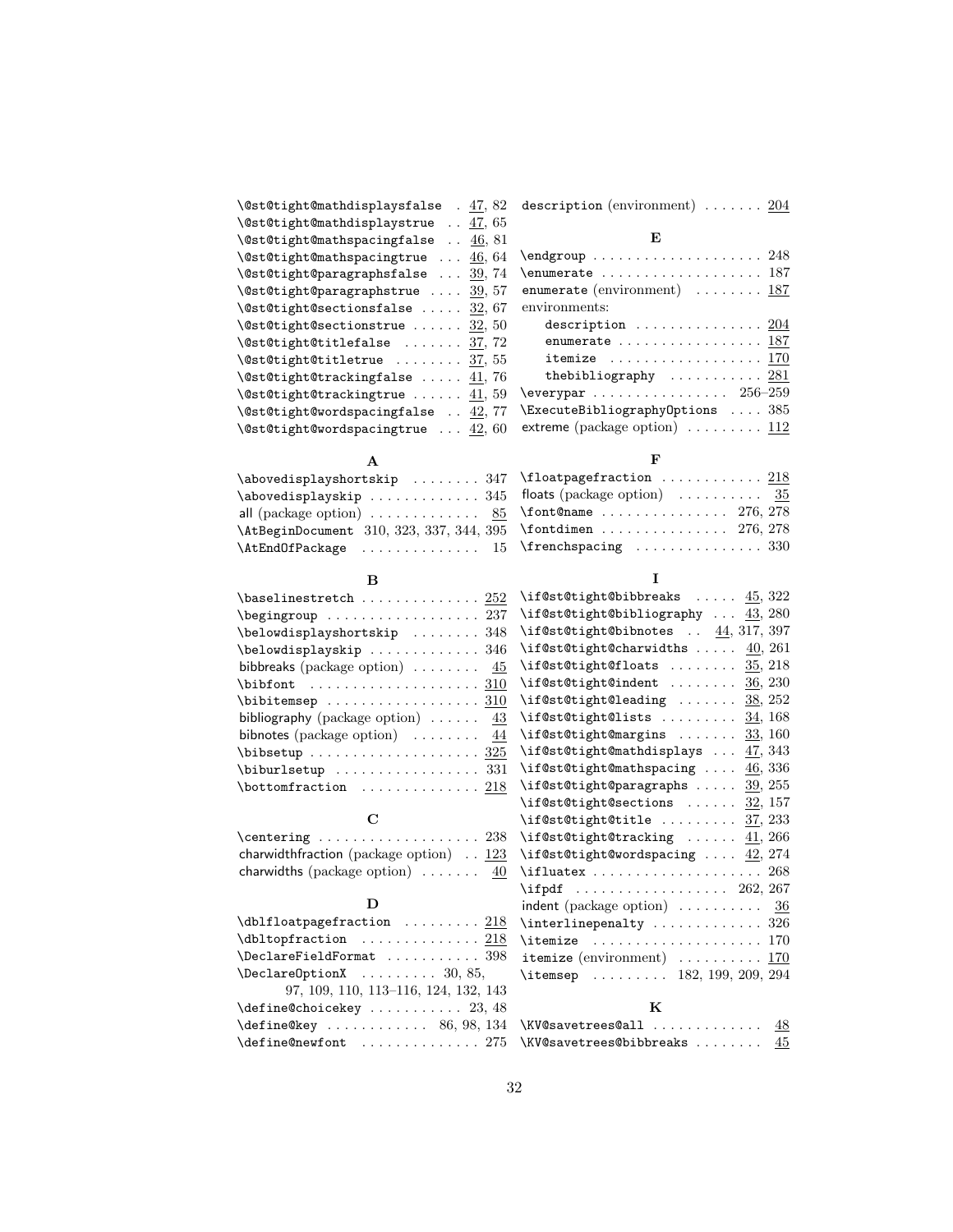| \KV@savetrees@bibliography<br>43      |
|---------------------------------------|
| \KV@savetrees@bibnotes<br>44          |
| \KV@savetrees@charwidths<br>40        |
| \KV@savetrees@extreme<br>110<br>.     |
| 35<br>\KV@savetrees@floats<br>.       |
| \KV@savetrees@indent<br>36<br>.       |
| \KV@savetrees@leading<br>38<br>$\sim$ |
| \KV@savetrees@lists<br>34<br>.        |
| \KV@savetrees@margins<br>33           |
| \KV@savetrees@mathdisplays<br>47      |
| \KV@savetrees@mathspacing<br>46       |
| \KV@savetrees@moderate<br>98          |
| \KV@savetrees@paragraphs<br>39        |
| \KV@savetrees@sections<br>32          |
| \KV@savetrees@subtle<br>86            |
| \KV@savetrees@title<br>37             |
| \KV@savetrees@tracking<br>41          |
| \KV@savetrees@wordspacing<br>42       |

### L

| $\lambda$ 292                                                |
|--------------------------------------------------------------|
| leading (package option) $\ldots \ldots \ldots$ 38           |
| leading fraction (package option) $\ldots$ 115               |
| $\left\{\text{thetrangin  \ldots  178,}\right\}$             |
| 179, 195, 196, 205, 206, 291, 292                            |
| $\text{listparindent} \dots \dots \dots \ 184, \ 201, \ 212$ |
| lists (package option) $\ldots \ldots \ldots \ldots$ 34      |
| $\lambda$ coseness  259                                      |

### M

# N

| $\{normalfont \dots \dots \dots \dots \ 312$ |  |  |  |  |  |  |  |  |  |  |  |  |  |  |  |  |  |  |  |
|----------------------------------------------|--|--|--|--|--|--|--|--|--|--|--|--|--|--|--|--|--|--|--|
|----------------------------------------------|--|--|--|--|--|--|--|--|--|--|--|--|--|--|--|--|--|--|--|

### P

| package options:                                     |  |  |  |  |
|------------------------------------------------------|--|--|--|--|
|                                                      |  |  |  |  |
| bibbreaks $\ldots \ldots \ldots \ldots \ldots$       |  |  |  |  |
| bibliography $\ldots \ldots \ldots \ldots \ldots$ 43 |  |  |  |  |
| bibnotes $\ldots \ldots \ldots \ldots \ldots$        |  |  |  |  |
| charwidthfraction $\ldots \ldots \ldots 123$         |  |  |  |  |

| $charwidths$                                                                                                                                                                                                                                                                                                                                                                       | 40             |
|------------------------------------------------------------------------------------------------------------------------------------------------------------------------------------------------------------------------------------------------------------------------------------------------------------------------------------------------------------------------------------|----------------|
| extreme $\,\dots\, \dots\, \dots\, \dots\, \dots\, 112$                                                                                                                                                                                                                                                                                                                            |                |
| floats                                                                                                                                                                                                                                                                                                                                                                             | $35\,$         |
|                                                                                                                                                                                                                                                                                                                                                                                    | 36             |
| $leading \dots \dots \dots \dots \dots \dots \dots$                                                                                                                                                                                                                                                                                                                                | $\frac{38}{5}$ |
| leading fraction                                                                                                                                                                                                                                                                                                                                                                   | 115            |
|                                                                                                                                                                                                                                                                                                                                                                                    | 34             |
|                                                                                                                                                                                                                                                                                                                                                                                    | 33             |
|                                                                                                                                                                                                                                                                                                                                                                                    | 113            |
| mathdisplays                                                                                                                                                                                                                                                                                                                                                                       | 47             |
| mathspacing                                                                                                                                                                                                                                                                                                                                                                        | 46             |
| moderate                                                                                                                                                                                                                                                                                                                                                                           | 109            |
| paragraphs $\ldots \ldots \ldots \ldots \ldots$                                                                                                                                                                                                                                                                                                                                    | 39             |
| parindent                                                                                                                                                                                                                                                                                                                                                                          | 114            |
| sections $\ldots \ldots \ldots \ldots \ldots$                                                                                                                                                                                                                                                                                                                                      | 32             |
|                                                                                                                                                                                                                                                                                                                                                                                    | 97             |
|                                                                                                                                                                                                                                                                                                                                                                                    | 37             |
| tracking $\ldots \ldots \ldots \ldots \ldots$                                                                                                                                                                                                                                                                                                                                      | 41             |
| tracking fraction $\ldots \ldots \ldots \ldots 131$                                                                                                                                                                                                                                                                                                                                |                |
| wordspacing                                                                                                                                                                                                                                                                                                                                                                        | 42             |
| wordspacing fraction $\ldots \ldots \ldots$                                                                                                                                                                                                                                                                                                                                        | <u>132</u>     |
| \PackageError                                                                                                                                                                                                                                                                                                                                                                      | 135            |
| paragraphs (package option) $\ldots \ldots \frac{39}{2}$                                                                                                                                                                                                                                                                                                                           |                |
| $\partial$ .                                                                                                                                                                                                                                                                                                                                                                       |                |
| parindent (package option) 114                                                                                                                                                                                                                                                                                                                                                     |                |
| $\n\text{parsep} \dots \dots \dots \quad 183, 200, 210, 293$                                                                                                                                                                                                                                                                                                                       |                |
| $\{\text{partopsep} \ldots \ldots \ldots \ 180, 197, 207\}$                                                                                                                                                                                                                                                                                                                        |                |
| \Pass0ptionsToPackage                                                                                                                                                                                                                                                                                                                                                              | 12             |
| \Process0ptionsX                                                                                                                                                                                                                                                                                                                                                                   | 156            |
| $\preccurlyeq$ $\preccurlyeq$ $\preccurlyeq$ $\preccurlyeq$ $\preccurlyeq$ $\preccurlyeq$ $\preccurlyeq$ $\preccurlyeq$ $\preccurlyeq$ $\preccurlyeq$ $\preccurlyeq$ $\preccurlyeq$ $\preccurlyeq$ $\preccurlyeq$ $\preccurlyeq$ $\preccurlyeq$ $\preccurlyeq$ $\preccurlyeq$ $\preccurlyeq$ $\preccurlyeq$ $\preccurlyeq$ $\preccurlyeq$ $\preccurlyeq$ $\preccurlyeq$ $\preccur$ |                |
|                                                                                                                                                                                                                                                                                                                                                                                    |                |

# R

| $\text{ragedbottom} \dots \dots \dots \dots \ 329$ |  |
|----------------------------------------------------|--|
| \RequireBibliographyStyle  383                     |  |
| $\lambda$ RequireCitationStyle  402                |  |
| $\lambda$ RequirePackage  7-9, 16                  |  |

# S

| $\simeq$ \savetreesbibnote $317, 355, 380$          |
|-----------------------------------------------------|
| sections (package option) $\ldots \ldots \ldots$ 32 |
| \selectlanguage  378                                |
| $\setminus$ setkeys  87, 99, 111                    |
|                                                     |
| $\setminus$ st@arg@num  20, 48                      |
| $\setminus$ st@baselinestretch  3, 115, 253         |
| $\setminus$ st@char@shrink  4, 122, 263             |
| $\setminus$ st@cspace@shrink  5, 130, 270           |
| $\setminus$ st@define@option  20, 32-47             |
| $\setminus$ st@margin@width  1, 113, 161-164        |
| $\setminus$ st@mark@as@obsolete $133, 145-155$      |